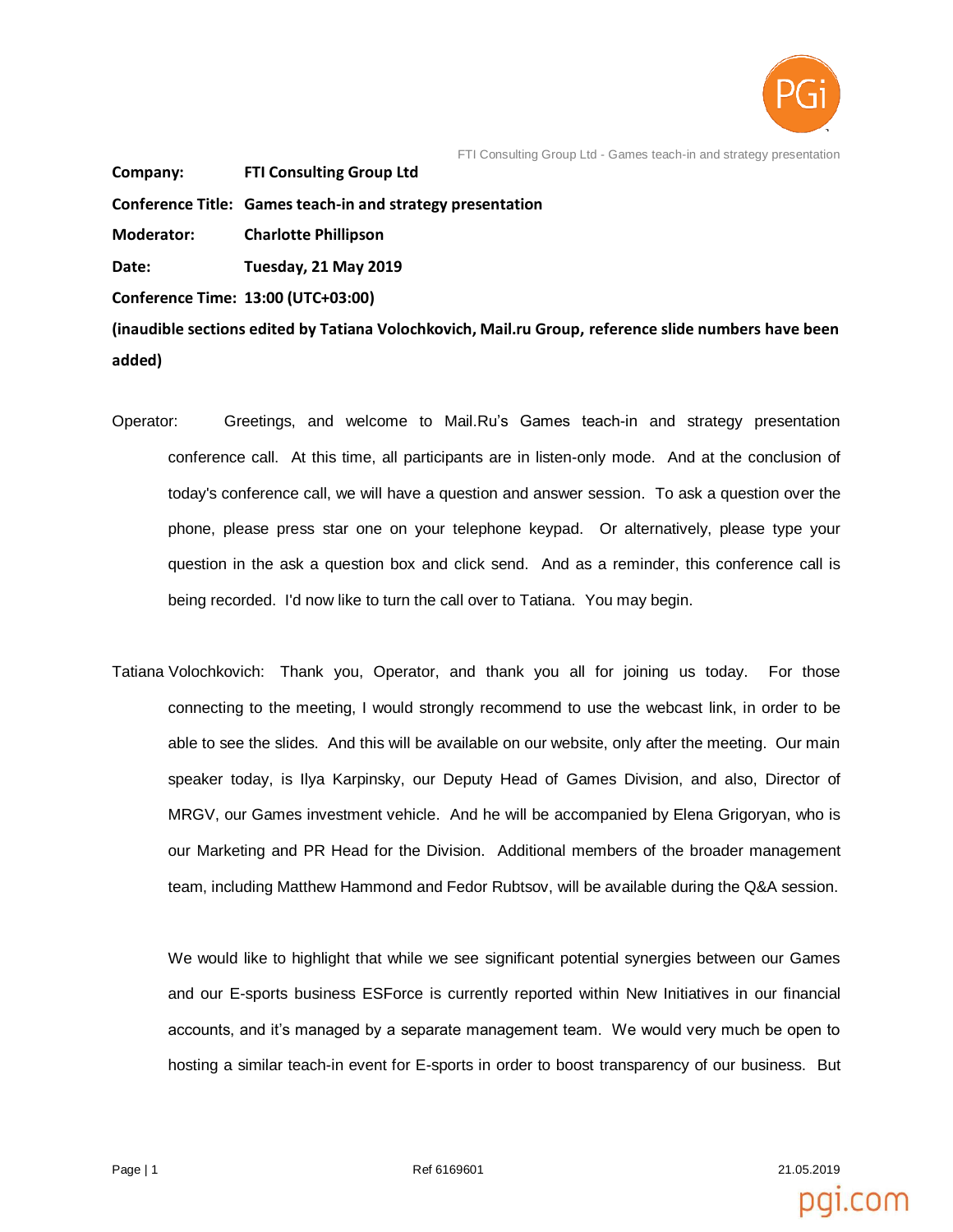

FTI Consulting Group Ltd - Games teach-in and strategy presentation in the meantime, we would like to give entire focus to our core Games division during today's event. With this, I would like to pass it on to Ilya.

Ilya Karpinsky: Hello, everyone. Tatiana, already introduced us. And I can start from some overview of the Games market, which stands at \$138 billion and has been growing at 14% average pace year-over-year since 2015. We are growing roughly three times faster than the market. You can see on this slide, at 38% versus 14%. And, in addition, we plan to continue growing like three times faster than the market. Here, you can see on the slide all these numbers [\(slide 2\)](https://corp.imgsmail.ru/media/files/investor-day21.05.pdf).

Another slide [\(slide 3\)](https://corp.imgsmail.ru/media/files/investor-day21.05.pdf), gives also an overview of the gaming market by platform. It is common knowledge that the mobile segment grows faster than others in terms of revenue. Console and PC games continue growing, but more slowly although products on this platform brings more margins than mobile. At the same time, our revenue split changed too, thanks to the penetration of the console market. We launched some new titles on console. And, we also started generating some money from the console, not just from mobile and PC.

And thirdly, historically we used to generate most of the money from PC, but now we try to be cross-platform you see, with presence in mobile and console, with at this moment our main focus being on mobile platforms. And, we have more than 50% of revenues at this moment from mobile markets.

Region split of the market penetrated practically equals shares for the key regions. America, EMEA, and a half of the market belongs to the Asian region with half of that being China. Historically, we have been strong in our domestic markets with more than a half of the revenue coming from Russia. But the picture has been changing due to mobile game growth within our portfolio where American gaming audience is a target. America and EMEA revenue are a total of 55% in our revenue split and will grow with time.

Page | 2 Ref 6169601 21.05.2019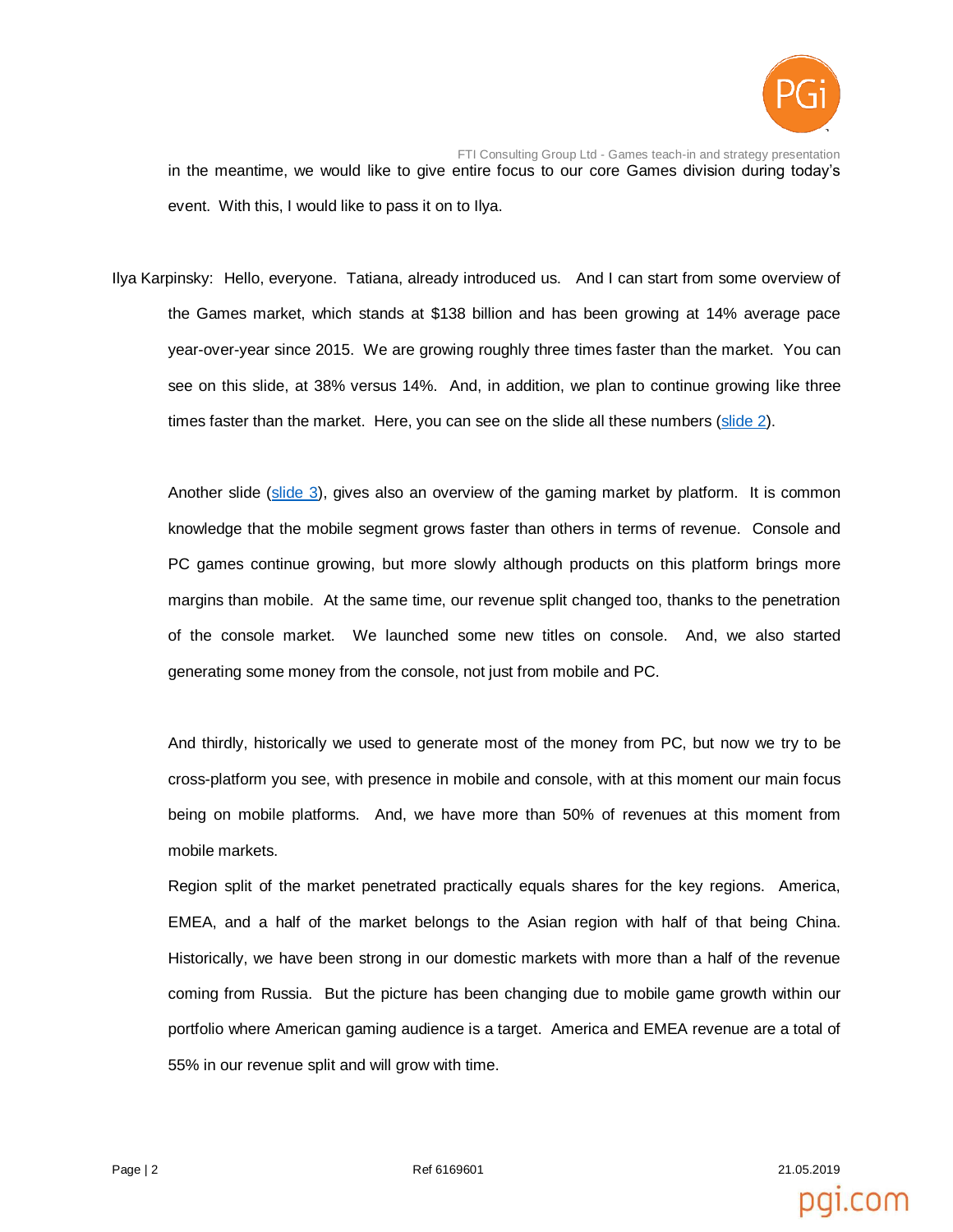

FTI Consulting Group Ltd - Games teach-in and strategy presentation We also have an opportunity to grow in Asia. Still, the Asia revenue are low because of difficulties with the operation by ourselves, but we consider the Asia region is one of the points to grow. If you can see all these numbers on this slide [\(slide 4\)](https://corp.imgsmail.ru/media/files/investor-day21.05.pdf).

Today, a gamer is not a person that has much in common with the geek community or related to a child-only audience, as gaming is a type of entertainment that penetrates everyday life for a broad audience. The profile of gamers is close to the internet users - you can also see in these numbers. Changes is also that there's a lot of female audience at this moment who play games. A thing to mention might be the income levels for the gamer which is a relatively higher representation for the growth of the internet audience, this is also on the slide about how the audience has changed (slide 5).

I would now like to talk about the gaming industry trends (slide 6). The fight for the audience is becoming a matter of content distribution platform as well. Common knowledge on how the market works is changing right now as the market players look for new opportunities to grow their platform solutions that they need to bring to the market shortly. Google Stadia, Apple Arcade, Epic Store, and a lot of other big players are coming into the market with their idea of new distribution platforms. It gives a lot of opportunities for the developers and publishers because we can potentially have in the future a lot of ways to distribute our products, not just like Apple or Google or Facebook.

Another big trend, Cloud gaming, E-sports as well as VR/AR are still on the hype but remain to be more investment spheres rather than money generation. We keep an eye on how these opportunities are emerging and would be ready to jump in, once there would be a transparent business model for us because these opportunities get a lot of hype from its investors, but it's still early stage in VR/AR stuff. And about Cloud Gaming - Cloud Gaming services started, like more than 15 years ago and it still not clear how to monetize those.

Page | 3 Ref 6169601 21.05.2019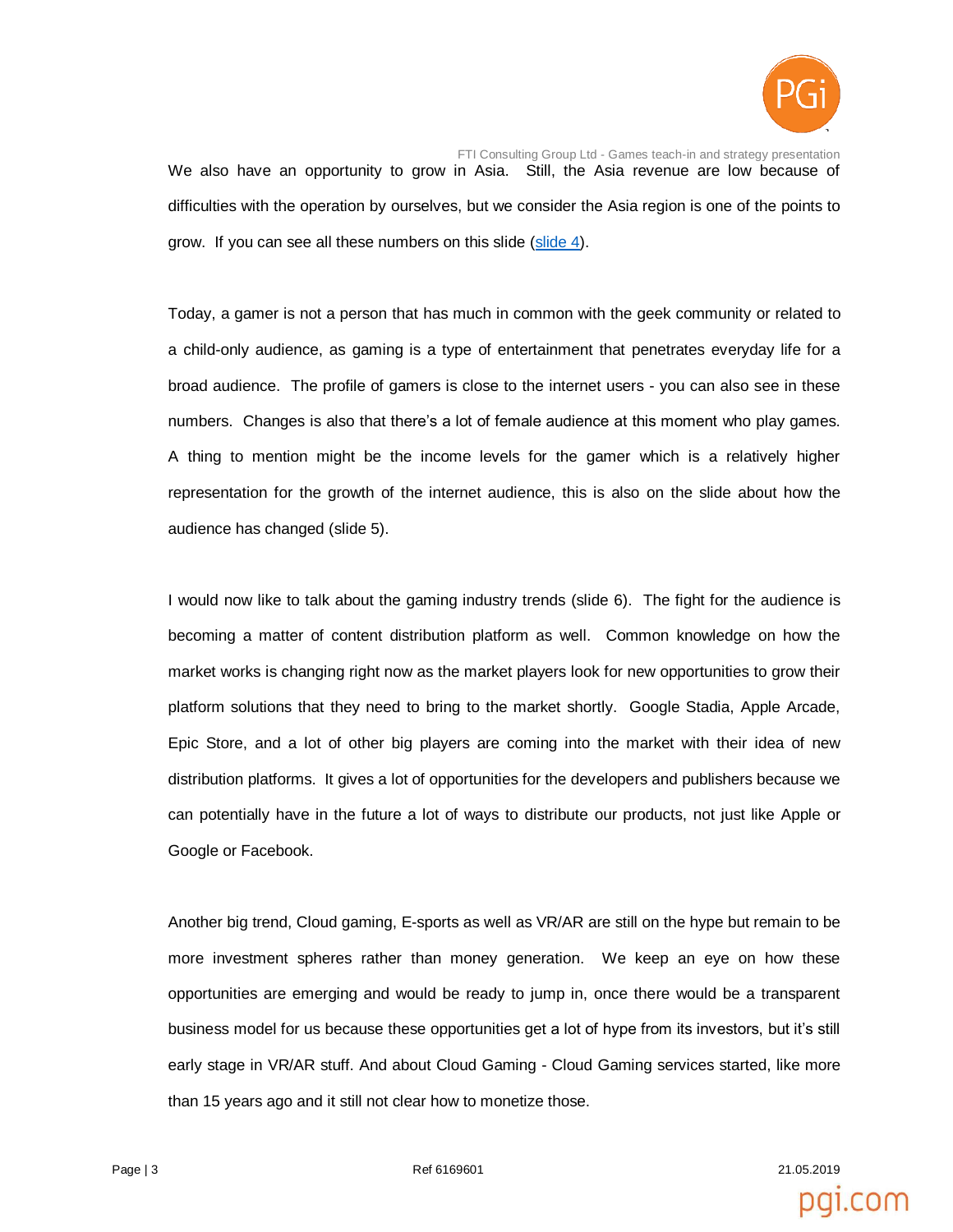

And a lot of new – not new trends, but in China market, there is opportunity because the regulations changed in China. And we hope we can go into this market directly or with our partners in the future and this could give us access to the tier 1 market, at this moment, for the games. And it's hard because, as you know they changed the regulations, changed the management of how to give licence to the products and without the license it is impossible to launch a game on the China market. But everything we have covered at this moment, and it all came true is changing, and eventually, we can launch our own new game titles, also, on China territory.

This short slide is about our overview (slide 7). Going to who we are and how our business currently looks. There are key figures on this slide and I would like to highlight that we maintain a unique approach to partnerships, growth, practice of expertise sharing and support and all this stuff. And this is the numbers about that. For example, about two-three years ago, we had only six studios in studio in-house and tt this moment, we have ten studios and we have already made a lot of deals through MRGV.

And we can mention the key leaders of our Game Division (slide 8). The majority are Heads of the studios. Our strategy was, always, in creating a unique and effective ecosystem that allows studios to grow. With gaining access to infrastructure, all studios form their unique growth strategies with the full access to all resources that we have. This includes, for example, services, platforms, media, as well as our well-set instruments for the marketing, analytics, and investment opportunities, and our relations with the key market players. All of this is dedicated to sustaining growth strategies for all our studios. Each of our studios has their own unique strategy and unique brand name and we create a lot of possibilities we create for them (slide 9).

Page | 4 Ref 6169601 21.05.2019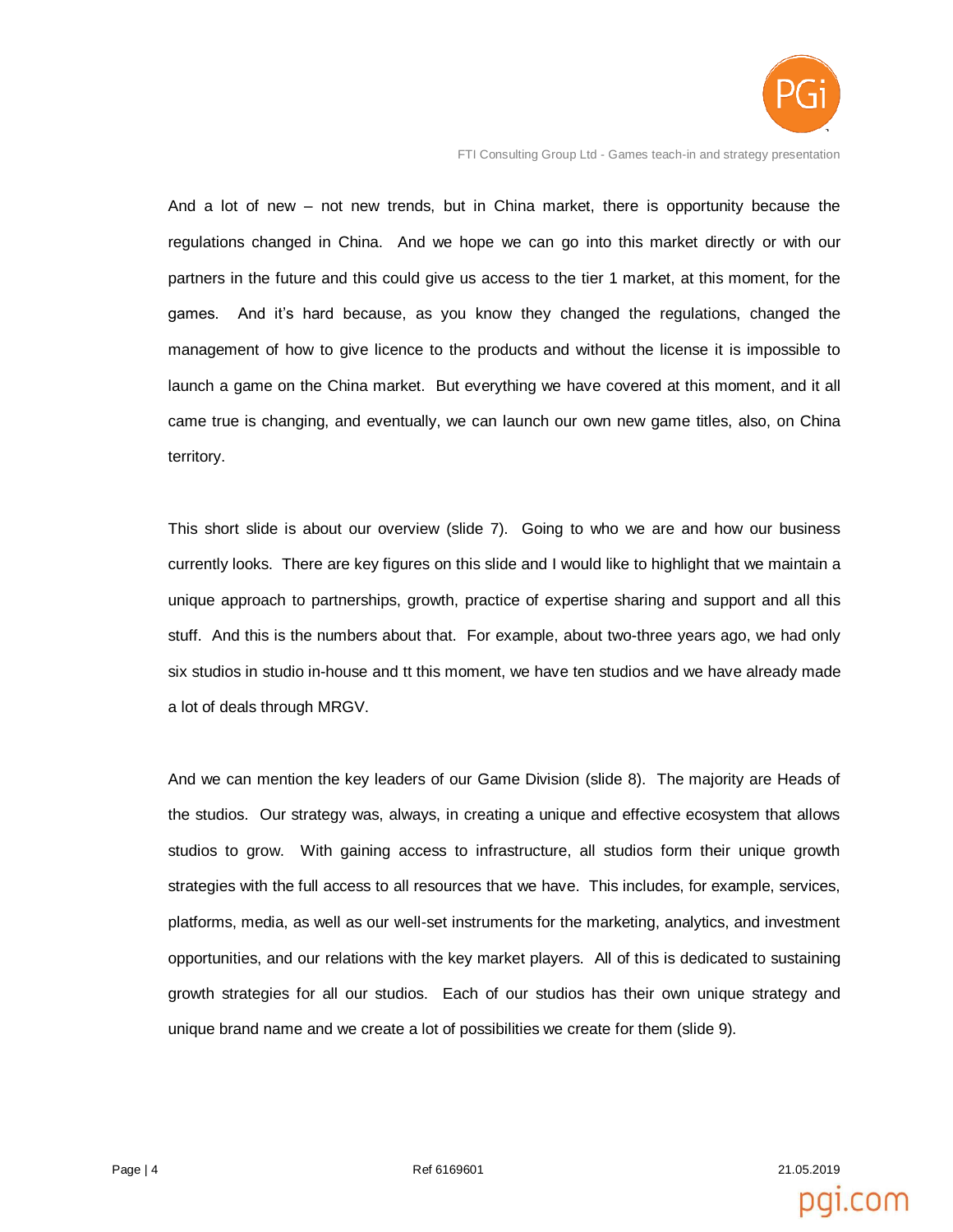

FTI Consulting Group Ltd - Games teach-in and strategy presentation On the basis of our infrastructures, studios form their growth strategies. All studios change, grow and evolve, keeping their unique footprint and identity. On this slide (slide 10), you can also see the history of our internal studios, not just the studios, all departments in the Games Division and how all these departments changed in the past. As we can see on this slide, in the past 10 years, we formed 13 units in our company. Each of them has their own history, people and unique success strategy. In the Games Division, it is very important for us to keep entrepreneurship spirit in the teams, which contributes to their development and successful titles production. For example, Studio Nord is one of the leaders of our team today. They faced difficulties in their history but overcame them thanks to support from the company and from the entrepreneurship of their leader. They previously developed social games but several years ago they changed their strategy and, at this moment, this studio developed and launched Hustle Castle - one of our top titles at this moment.

As the gaming business is hit-driven and depends dramatically on the talents in the studios, it is extremely important for us to build the work with the studios in such a way as to preserve their creativity and cultivate their talents and culture. For this, we have to develop the following principles: We divide responsibility between the central departments and studios, and give a lot of freedom to the studio in their creactivity, while giving them full access to all our infrastructure, giving them access to investments, opportunities and so on. And the tool which studio takes responsibility for such sole KPI's as a revenue and EBITDA, while we strive to preserve the unique atmosphere in every studio and give them the maximum flexibility and maximum amount of freedom and independence in creativity. This is part of strategy in our venture deals - we don't want to just acquire 100% control in the studio - we want to create long-term partnerships with the founders keeping their interest in their studios. It means that when we try to acquire, we take like 50% or 60% and give the founders feeling of the ownership of the studios - not just sell their business to us.

Page | 5 Ref 6169601 21.05.2019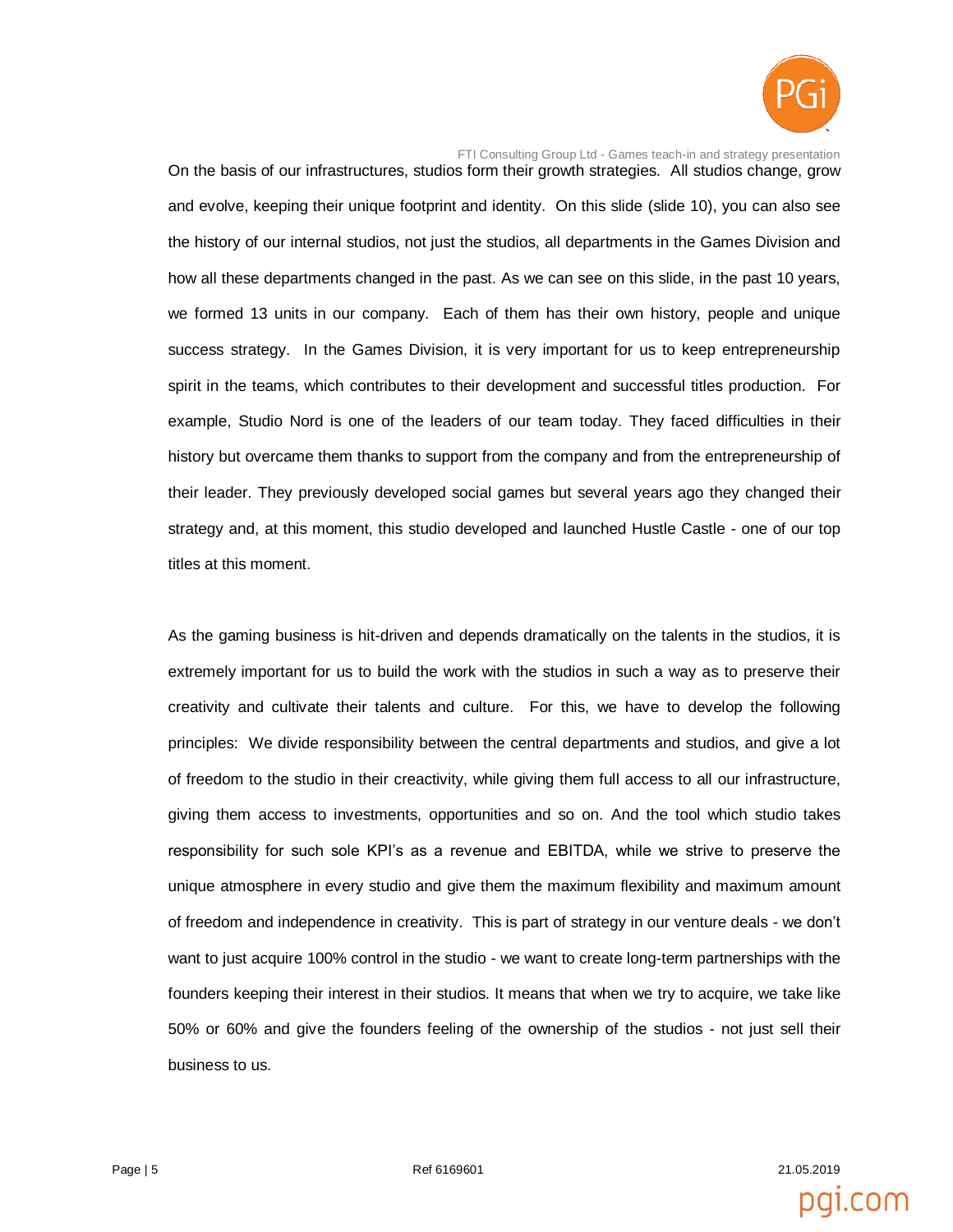

FTI Consulting Group Ltd - Games teach-in and strategy presentation With this approach to gaming business, we penetrate market with various instruments and business forms, starting from the classical development to M&A activities with the gaming studios. The result is that we were able to build a well-diversified portfolio of games to the market. This approach allows us to reduce hit-driven business risks while we invest resources into people and talents and scale this approach. We can see on this slide (Slide 12), how many titles we have in development at this moment and how many studios we have at this moment and how many we investigate for the future M&A. And this slide show current games we operate today and those which we plan to launch shortly.

A short slide about MRGV (Slide 13). Helping to drive our ecosystem and contributing to its development, MRGV is the branch of the Games Division responsible for scaling the portfolio and getting straight access to the new niches, technologies, game mechanics and human resources. Recapping the previous slides, we are convinced that the Games Division is the place where growth for games business is enabled, and we would strive for 1 or 2 consolidations every year – it means 1 or 2 companies, which we plan for acquisition, fulfilling opportunities to grow for the whole games business. On the previous slide, you already saw that Pixonic was one of the teams, which we acquired and now you see what results this studio has achieved. In some case we acquire, in another case we invest and then acquire when a studio achieves set results.

As a result of the MRGV's activities, BIT.Games was the first consolidation in MRGV Division and in total we have 13 portfolio companies so far. But it's crucial to highlight the numbers should begin to change in the several weeks. The portfolio should grow at this stage. MRGV is also an instrument to cover and investigate gaps that could be covered much more expensively with internal resources and discover new niches, genres, and markets for us in the game industry. Here is the numbers we sow in how many companies we have already invested and how many companies are at this moment in investigation (Slide 14). And on the genre split, these are the numbers of the games in each genre which these studios develop.

Page | 6 Ref 6169601 21.05.2019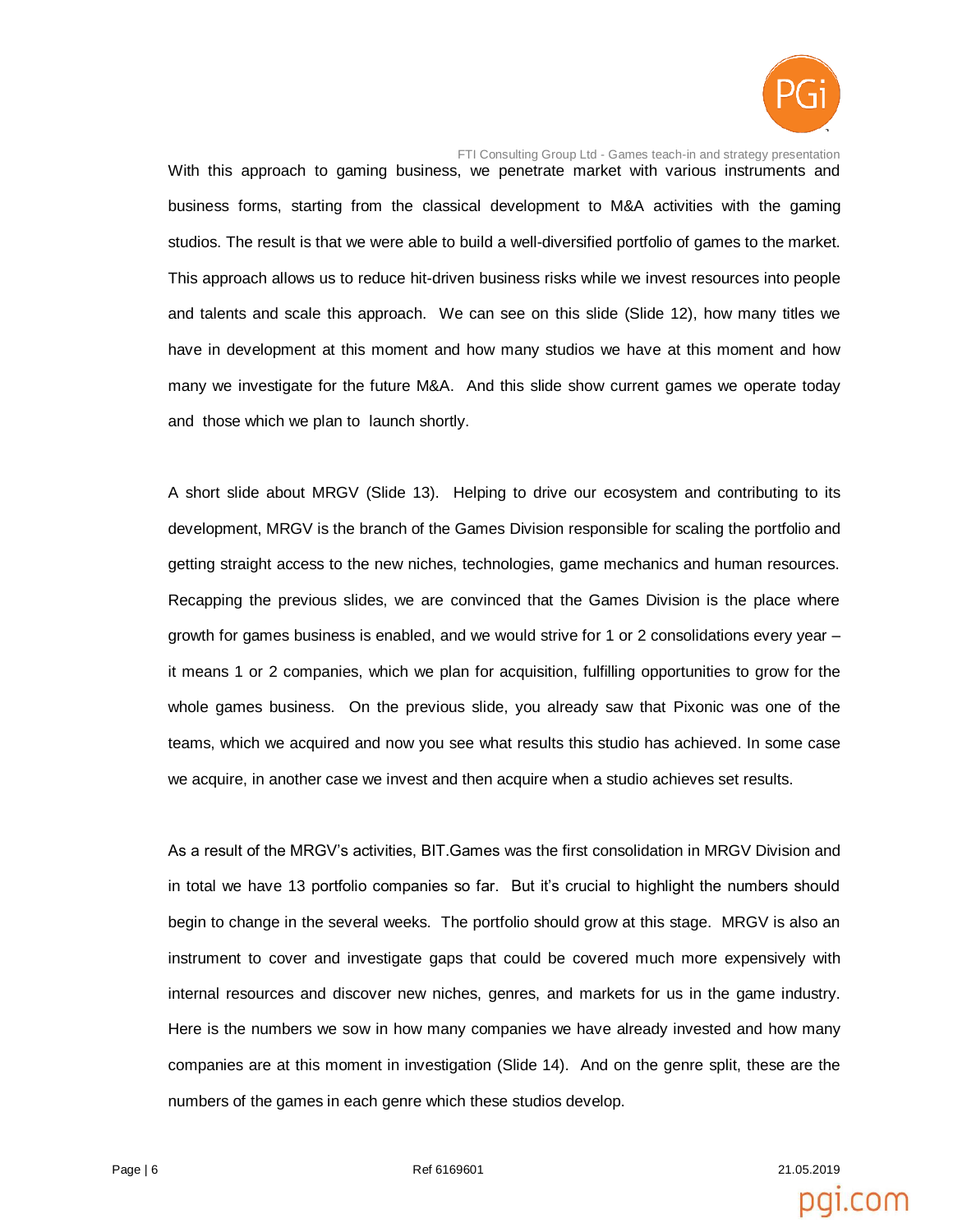

And I also wanted to give the word to Elena.

Elena Grigoryan: Let me stand up. It's easier for me to look at you, finally. The next part of our presentation will be more concentrated on the financial side of our business, and we will dive into detail of the financial matters for each of our platforms. And I would like to start with the overview of the key financial indicators of our business from 2015 until 2018.

You already known fromIlya's presentation, that the growth rate of our revenue for the last five years is about three times higher than the average growth rate of the market. And in reality these four years weren't easy for the market because there were a lot of changes on the marketaAnd one of the key changes, in particular, was the increasing domination of mobile platforms over other platforms. And this is a long-term trend, and the total games market will be more mobile market for many years ahead. And in reality not all game companies were able to adjust their product strategy to meet this challenge from the market. But we are confidently saying that our product line-up is absolutely in line with the market getting all benefits from the growing market. That's why 2018 was a crucial year for us because it was the first year that our mobile games revenue was more than half of our total games revenue. And this is the reason why our growth rate grew up so much during the previous year and it was so exciting, with revenue up about 40% from year-to-year - the main driver of this growth was our mobile games. At the same time, this declined the EBITDA margin, which moved to the new level. And, let me consider this change in more details later. But for this slide, it is important to see [inaudible 00.17.17 to 00.17.27]. The first three numbers is our EBITDA margin in previous years with the domination of PC business in our line-up. And the last one is the red one – it is our EBITDA margin for the first year when mobile games dominated in our revenues. This is important for further.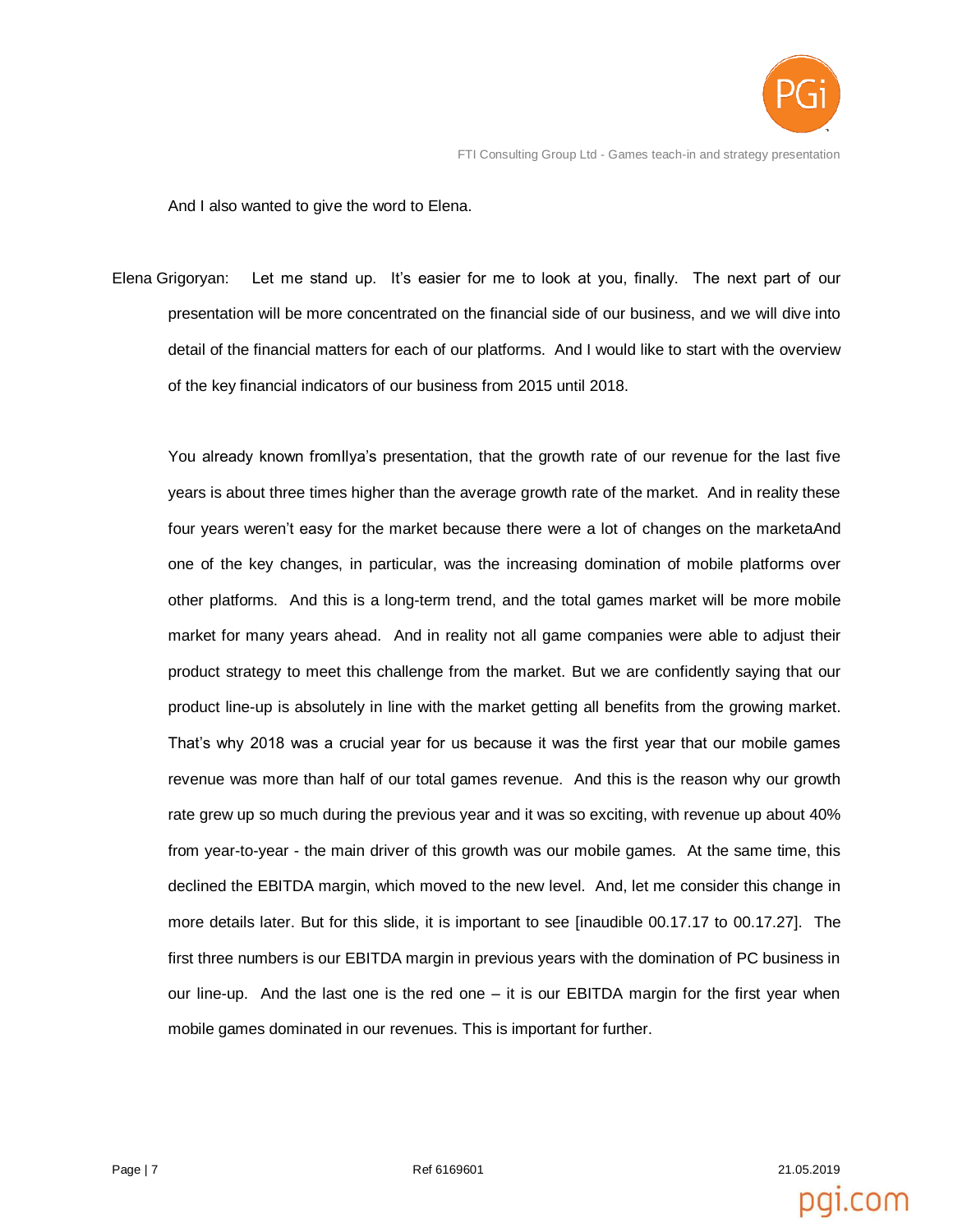

Just to give target we have. We are planning to double our EBITDA by 2022 having about 22- 25% margin rate for that time (Slide 15). If you look at split by platform of our EBITDA margin (Slide 16): the first graph is the blue line is our PC games. These are the margins for that. The dark gray is our mobile games business. And the red on is console games. If you look at the blue line, you will see that our EBITDA margin for PC business is slightly below 60%. And it's rather stable. And this has been the reason why the domination of PC games inside of our portfolio drove the bigger EBITDA margin for the overall portfolio. In the last two years, we had a slight decline of margin in PC. And the reason behind that is the new launch in this category during this year, but we are planning to return to the normal path for margins over the next year and I will explain to you the reasons behind this belief.

Now, let's look at the console business. You know about the console business already and console market - it's a pretty big market, the value is rather close to the PC market. This market is very difficult because the production cost of consoles is extremely high. The marketing investments is unpredictable, always different as there's a lack of traffic attribution, for example. And this market is very competitive. And we were very careful entering this market. And frankly speaking, the reason why we finally decided to enter console games is only that we feel that there is a lack of F2P titles at this platform and we know that there is demand of this business model on this market. At the same time, the production costs of converting our PC games to console is much cheaper than production of console games from scratch. And we have very competitive products for the PC side so for the PC platform, which can be competitive for console as well. That's why according to the strategy we launched some console games at the end of 2017 and in 2018, having about 24% of EBITDA margin during this year. But taking into account that there are few titles and the revenue for this business is pretty small, the effect of consoles on the total sum is insignificant.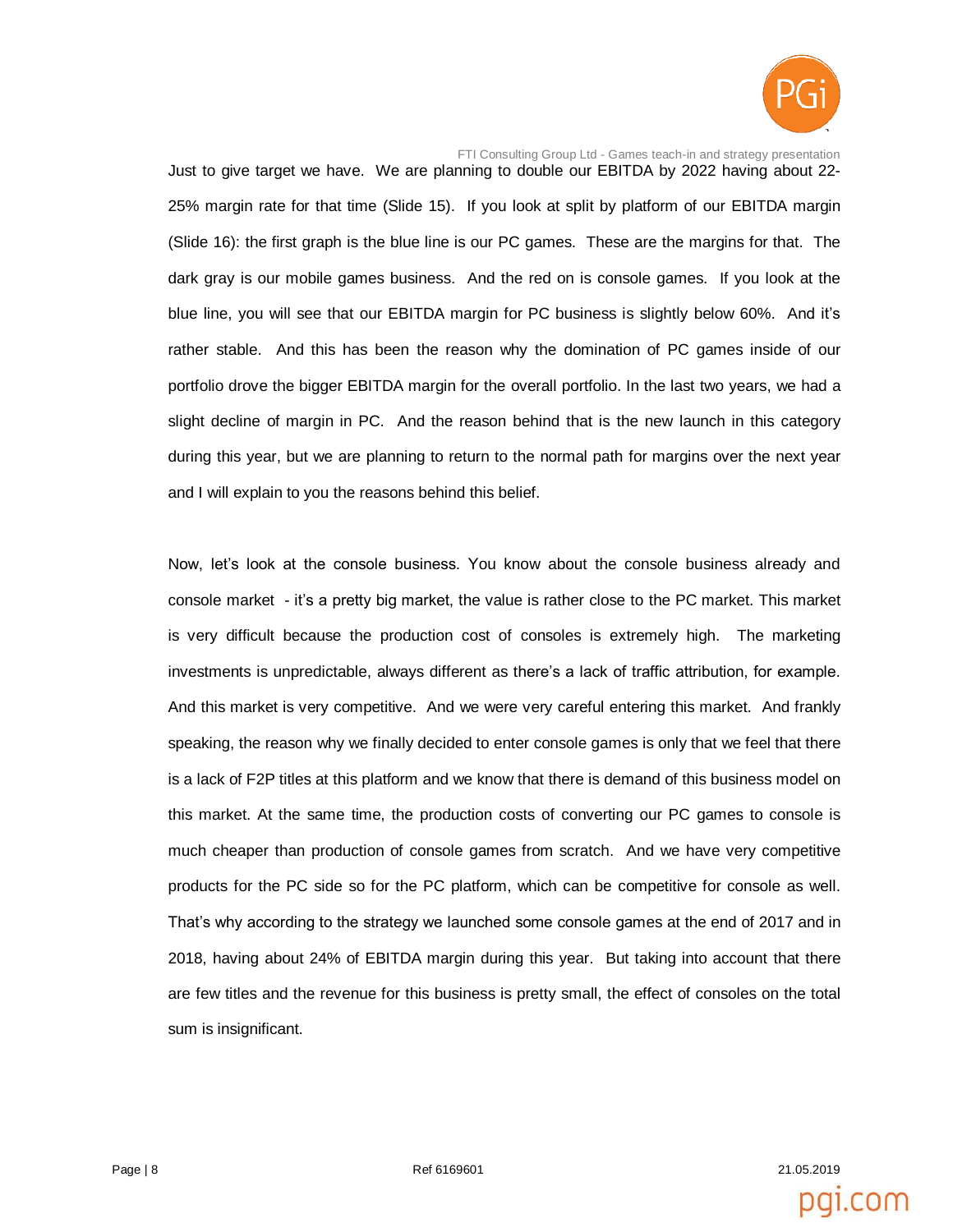

FTI Consulting Group Ltd - Games teach-in and strategy presentation If you look at the EBITDA margin for our mobile games, it's sometimes smaller than the traditional PC games, but it's still growing. And I will explain what is the cost structure to generate this number for us. In this slide (17), you can see the EBITDA margin range for compatible gaming companies. The EBITDA margin for the whole line-up of companies that we have in the list is about 24%.

The red ones are companies that primarily have mobile business. And you can see that the range of their EBITDA margin is from negative values to rather healthy 40%+. But, in fairness, I have to say there's only one product company has EBITDA margin is more than 40% in this category. So, yes, EBITDA margin for mobile games businesses are slightly lower, but it doesn't mean that it can't be healthy.

Now, I would like to dive into detail of our sales in our PC and console business. In this slide (18), you can see our revenue split and cost structure for PC business. In balance, we have rather diversified portfolio for PC business, combined with licensed forms and our own developed products. In reality there is a lack of licensed products in the world, and this number of the product available for licensing declined from year to year due to globalisation of the market. So, it's much easier now to publish your game, globally, from one centre, not necessarily involving a licenser in this deal. That's why the number of products available for licensing in the world is much smaller. That's why it is necessary for us to develop our own games to grow this business in the long term. If you look at the right top-side of the slide, there's an interesting fact. With the downgrade with our back catalogue products for this. You can see that the revenues stream for back catalogue products is pretty stable. There is a decline from year to year, but the rate of this decline is pretty slow. In reality, it's a kind of stable revenue for more than 5 years for each of the products. But, to grow this business, we definitely need to launch new products in this category, but we have relatively a stable base in this type of games. We are planning to launch two more games in 2019 in this category. It's Conqueror's Blade and Lost Ark - it was announced already.

Page | 9 Ref 6169601 21.05.2019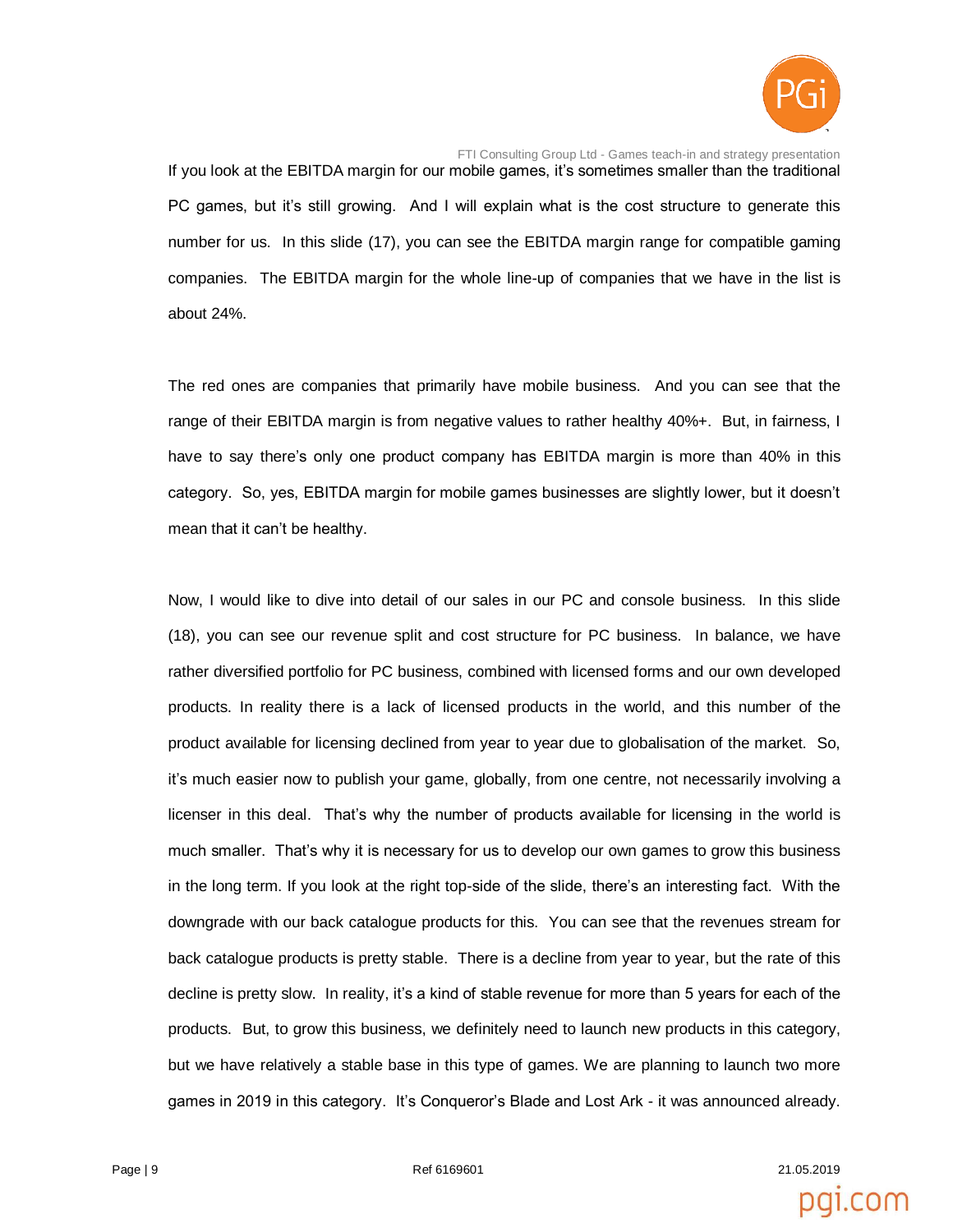

FTI Consulting Group Ltd - Games teach-in and strategy presentation And I will explain to you – and this is the reason why you have the decline of the EBITDA margin for PC business during this year, because if you look at the cost structure – and there are two scenarios: licensing and own developed. But at the end of the day, the EBITDA margin for both scenarios are pretty similar. It's about 30% for the first year of the game launch because you have to invest a lot to launch the game and about 60% at the second year. That's why having two new products during this year will have to decline our EBITDA margin for this year, but we will go back up next year already.

Talking about the mobile games segment, you can see that mobile games is the fastest growing business for us in terms of the revenue and in terms of EBITDA. At the current state, our EBITDA margin for the previous year for mobile was 23%. Number one for us right now is Hustle Castle. Number two is War Robots and we have separate slides about these projects. If you look at the cost structure of the mobile segment, you can see that the EBITDA margin for this segment is about 20-30%. And the key difference is between PC and mobile in terms of the cost structure is the marketing investment. In reality, there is absolutely a huge difference in the marketing approach between these two segments and I will try to explain.

In reality, PC games have very difficult first entry barriers because you have to spend a lot of time playing PC games as this is a kind of hobby for you. You have to spend two or three hours per day to spend a PC game to be compatible in the games played. And that means you need to download and install heavy client of the game and upgrade your computer beforehand. It's a very expensive component. That's why you should be very careful choosing the games for you. You will read everything about this game. Any publication, you will chat with your friends, you will watch any streams, bloggers shooting videos about this game. But if you finally make the decision to play this game, you would have instilled this game as a part of your personal life. So, even if you don't like any part of the game, you will argue with the developers, with the publishers, you will insist on changes in the game and so on, but you will play and you will not quit. That's

Page | 10 Ref 6169601 21.05.2019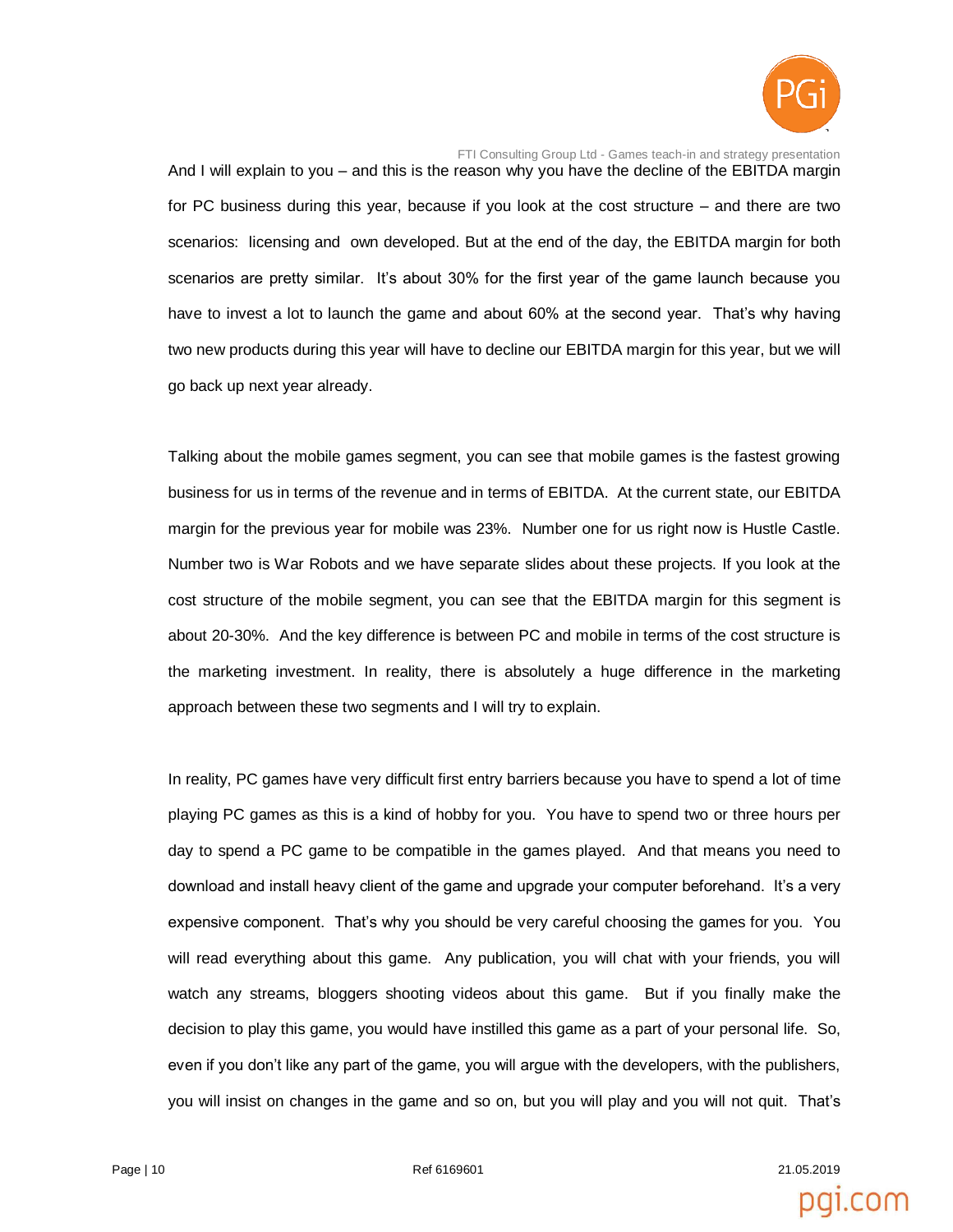

FTI Consulting Group Ltd - Games teach-in and strategy presentation why the revenue flow for our back catalogue product is so stable because even if you have any changes in the game, our players, our fan base, they play with us for ages.

But it's actually a different story for mobile games because sometimes it's where people know anything about mobile games beforehand because you have a tremendous gaming portfolio in your pocket at the distance of one click. It's unnecessary for you to know anything, you just download it, play it and make your own decision. And if you don't like it, just remove in a minute and forget about it forever. That's why it's a kind of impulse product. And the only thing that marketers have left, is that if you're – from the consumer's eye appear as often as possible with a proper message. So, we build the community for PC games as the marketers. So, we do PR, bloggers, streamers, events, and a lot of things to build the community. At the same time, we just buy the traffic in terms of mobile games. In any case, the second approach is much more expensive, but it's much more transparent and highly predictable and I'll explain to you how we control this type of competition and this type of marketing plan.

Some cases of our key products. War Robots case study (slide 20). The game was launched about five years ago and is in operation for four and a half years already. Recently, they hit 130 million installs for this period. And rather you can see the tremendous growth of revenues of this product. At the end of previous year, we had to admit that we hardly can buy additional products for this game because it's very expensive due to saturation of market because five years, it's enough for the product to grow further with the help of new audience. So we decided to reduce our marketing budget for War Robots and concentrate our work on core audience. So, it's, kind of, a new stage of lifestyle for this game. So, this is the reason why we are planning to increase EBITDA for this game about two times vs the previous year due to the reducing of the marketing budget, but at the same time, we will keep our revenues at the same level because there is core audience that's been collected for all these years. So its time to take our money from the core audience.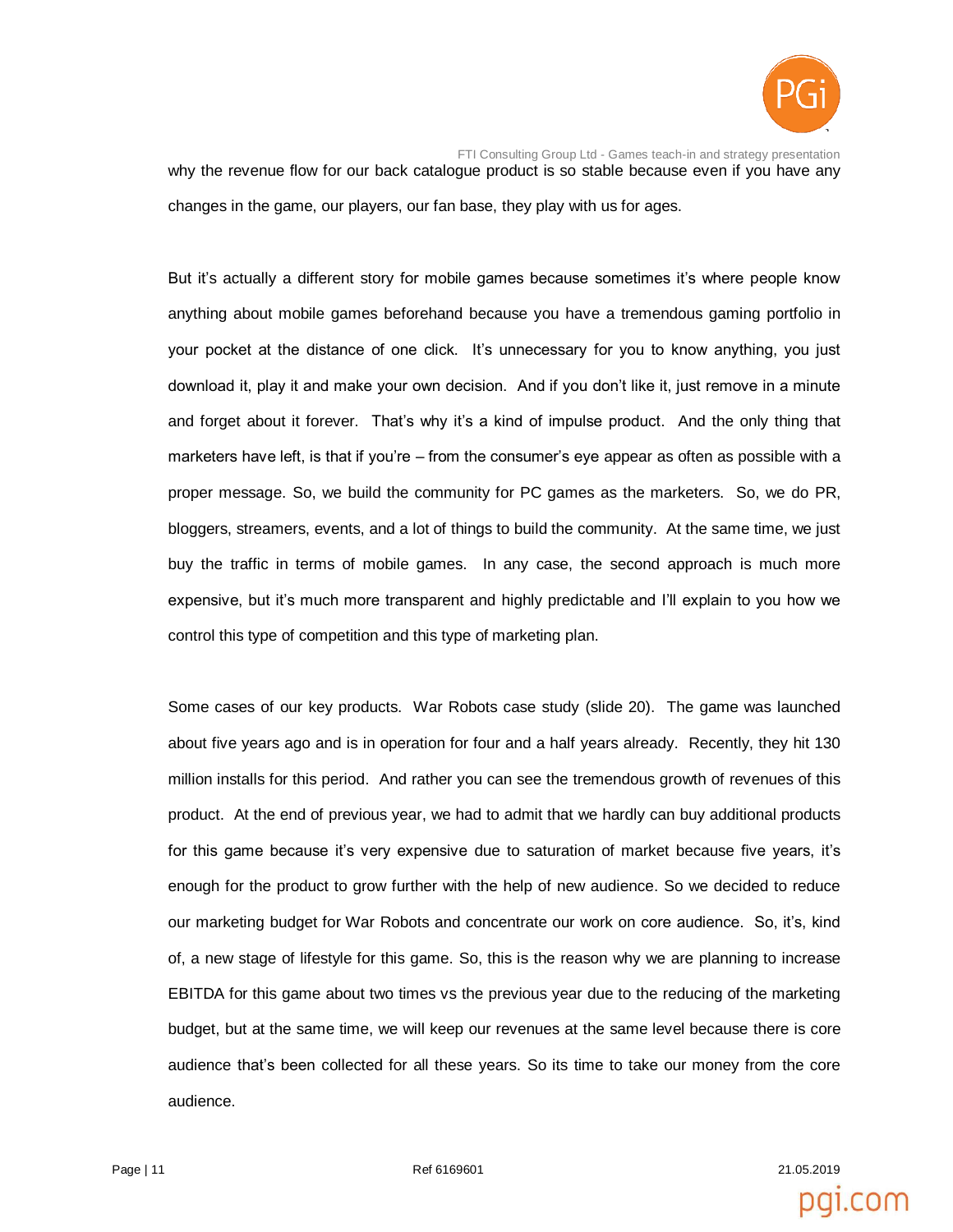

Hustle Castle (Slide 21). Hustle Castle is still the most successful in-house developed game for us. And it's only one year and a half in operation, and already it has 40 million installs. And the revenue growth was pretty impressive as well, and here we have indicated our figures for this year because it is our key and most successful product. And it's still growing this now.

This slide (22), is very, I believe, important slide for understanding, but I would like to say a fraction of it. This slide I would like to show you how we invest our marketing budget into Hustle Castle and control it. On this chart, you can see two tracks: our revenue of Hustle Castle and our marketing investments for Hustle Castle. And the gap between that is our EBITDA. And you can see there's a tendency to grow. And you definitely see the bigger gap in the last quarter of the previous year. The reason behind that is pretty simple, because the end of the year, usually, for us as for marketers is the worst period to invest money because at that time huge ecom companies invest a lot of money for the advertisements of their Christmas campaigns and so on. But for gamers companies, it's a very inefficient time to invest money to compete with them for the audience for the last quarter of the year. That's why, historically, we decline our marketing budget for the last quarter. It is very expensive, not efficient for us. At the same time, in terms of the product, it's a very fruitful time to make a lot of promotional activities through the game - its Christmas time. So, the revenues for them is growing. That's why it's fantastic to quarter and the gap is so huge.

The first quarter of next year is usually a different stage because, for us, in marketing, it's the best time to invest more money because traffic is cheap, because we have 12 months to return this investment into the product. And, we try to invest as much as possible into gaming in the first quarter because we have 12 months during this calendar year. From the product point of view, it's a different story because it's a kind of recovery period for games economics because they are trying to wash out the game currency where they collect the last of the quarter. So, all monetization activites within the game, it's not for the additional income of the game but for

Page | 12 Ref 6169601 21.05.2019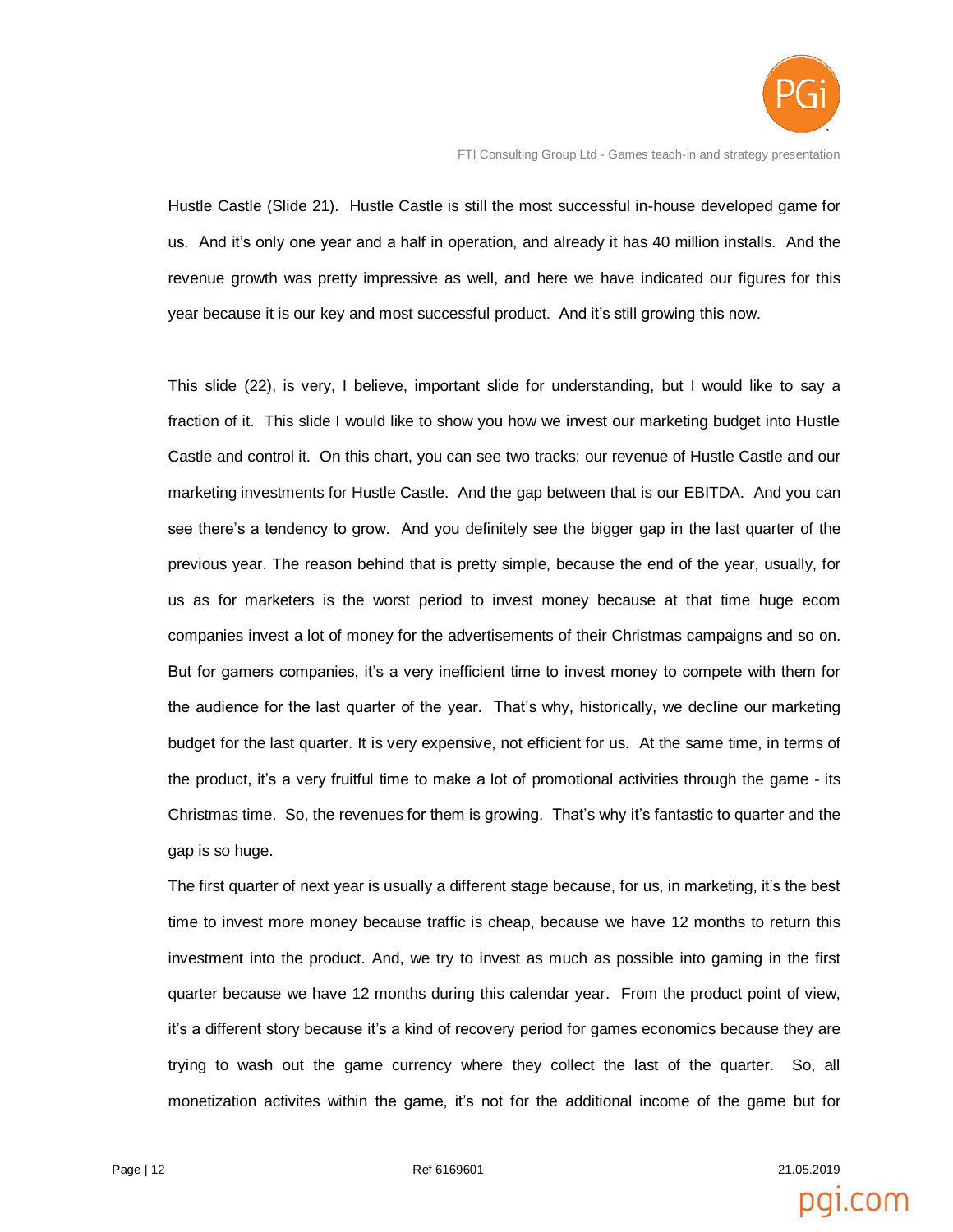

FTI Consulting Group Ltd - Games teach-in and strategy presentation washing out monetization that has already happened during the end of the year. So, it's, kind of, a recovery period. And during the second quarter it's a return to normal time.

In this slide (22), you can see on the board in relative, it's all new audience we acquired into the quarters during 2018 divided into four cohorts for each quarter. Q1 cohort is the people we acquired during the first quarter of the previous year. Then, at the side of these cohorts is the number of installs we aquired. Then, our marketing investments for these cohorts. Then, net revenue for three months of these cohorts in the game. Net revenue means the revenue minus the platform fee that we pay Apple and Google. It's important to understand is that twelve months and eight months during the calendar year from January to January. The  $12<sup>th</sup>$  year from January to January. The 12<sup>th</sup> year from the start of this cohort in the game. So, with the first cohort, 12M month happened at the end of the first quarter of this year. So, in reality this cohort, the full 12 months happens only for the first cohort because all other cohorts, their revenue for 12 months will be increased later. But the current numbers, even the current numbers is still pretty impressive.

If you look at the return of marketing investments, you will see that we return about two times higher revenue than the invest into the product. And of course, we do not wait 3 months or 12 months to understand if it is efficient for us or not to buy this cohort. So, we try to analyse as early as possible if this player is good for us or not. In reality, we analyse the first day of play for each player in the game and predict the LTV for 3 months, 6 months, and 12 months. So, we have an automated tool that analyses everything that every player is doing in the game during the first day. An we analyse what's going on with this player for all these timelines. So, we know after the first day of the player in the game how much money he will pay within 12 months for us and we can predict the ROIC for each player.

Page | 13 Ref 6169601 21.05.2019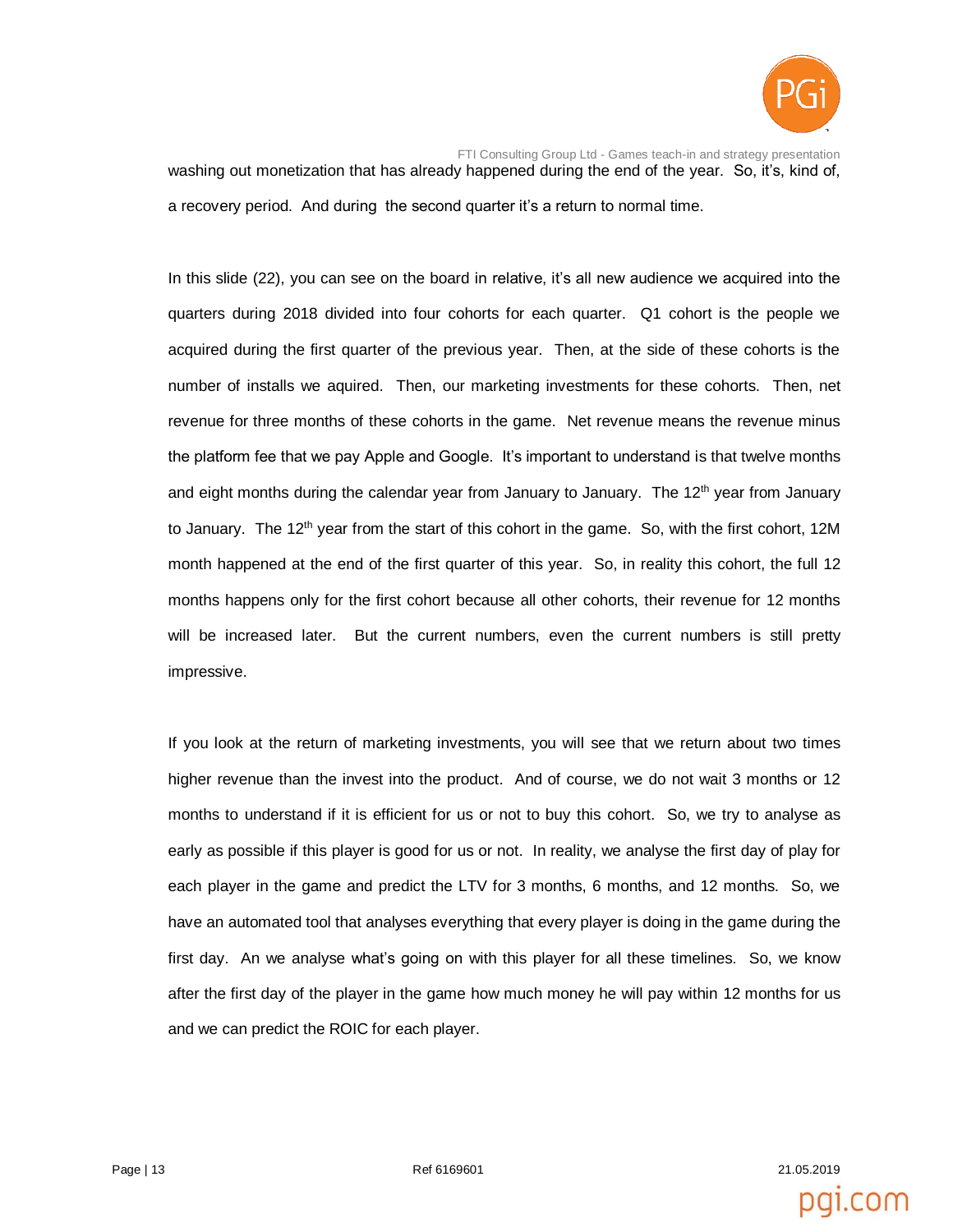

And how do we do that? In reality our marketing investments for all the periods, you can see that our marketing spend for PC pretty low. And all the new rpoejcts can bring additional investment. The key growth happens with mobile products - it's all about traffic acquisition. The team who watches this acquisition business is acquisition team consists of three groups. It's traffic managers, production, and analytics. All of them work together. How do they work? Every traffic manager has daily KPI's for installs and ROI for each cohort to buy yesterday. So, for example, he knows from the automated tool, the ROI of each cohort he bought and in reality he has different splits. For example, he can split cohorts for territory, for partner, for company. In terms of different splits to understand in more detail about what exactly is going on in the cohort within the product to understand what he should do with this campaign further today. For example, kill it, stop it, optimise it, and do something with it. So, it's a kind of short distance race with daily updates and daily adjustments. So, it's a very predictable investment and it's a very profitable investment. It's a very predictable and highly-controlled investment because you can't spend money if you don't know if we'll return it about two times over twelve month. And we do this chore every day.

Now we will have a look at the new releases (Slide 24). You already know that gaming business is a very hit-driven business, and there is no exact recipe for this. And the only thing that developers have left is the chance to check hypothesis trying to increase the chance of success in the future, together with the minimisation of risk. And we have our own approaches for this risk minimisation. The first one is reusing the already successful game mechanics. For example, the team who has developed War Robots, now, they are developing a game with mechanics that we have in War Robots, but amplified with new features and new setting. Because it's going to be War Robots in terms of the monetization balance, features, and anything, that combined the game mechanics but it is going to be dinosaurs, in this case. The huge creatures with the [inaudible] at the back. So, this will be something extraordinary because we did a lot of tests on the audience, and they voted by their clicks on this – fantastic [inaudible] that you produce to test

Page | 14 Ref 6169601 21.05.2019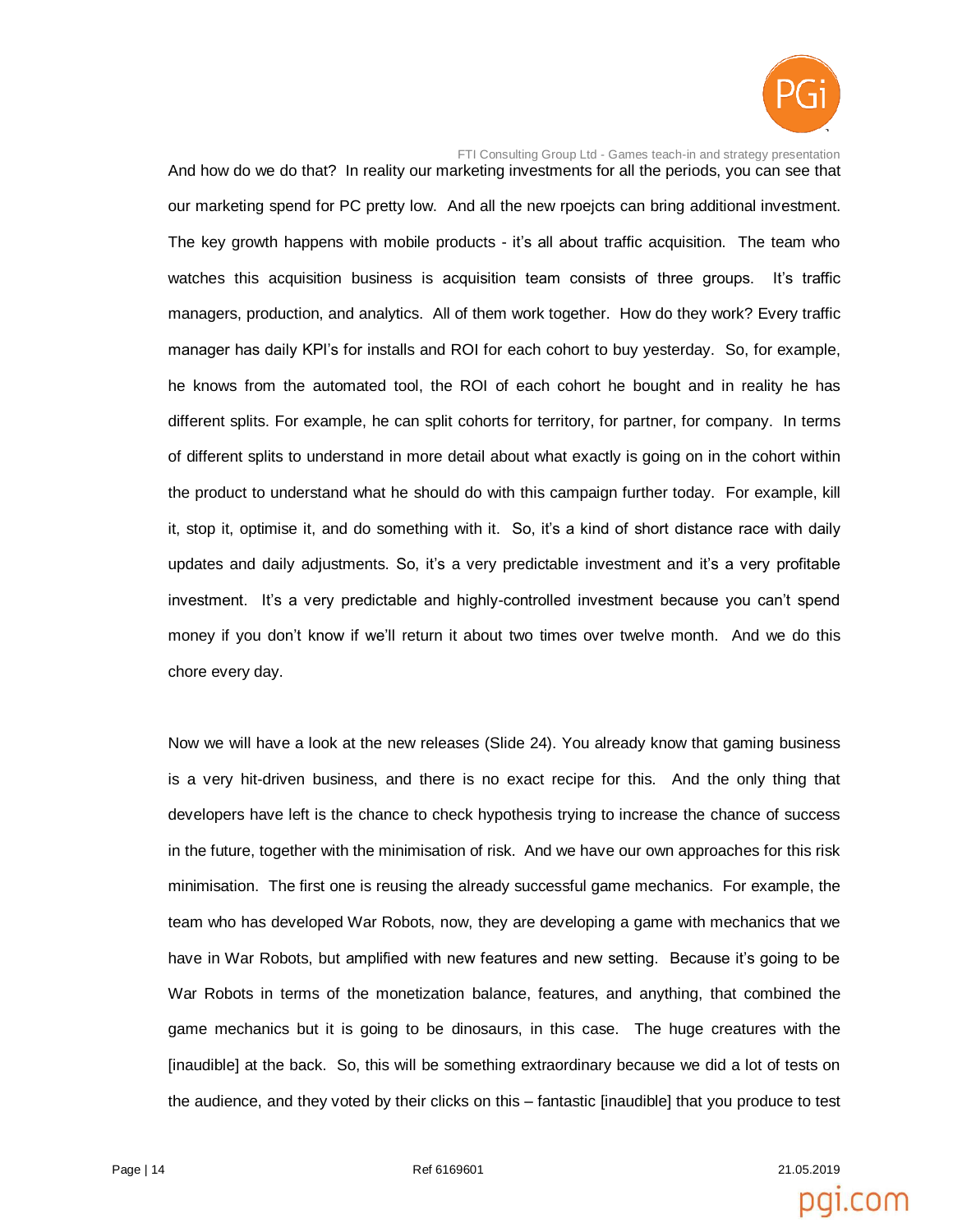

FTI Consulting Group Ltd - Games teach-in and strategy presentation this set. The release is going to be in the area of the very beginning of next year during the first quarter but already at the end of this year we will start first monetization tests for this game. Hustle Castle, one of the most successful games that we have now. And we are developing two more games using mechanics of Hustle Castle. The first one is the Zero City game. Zero City is absolutely Hustle Castle but amplified with new and very popular in the game's world – Zombie ыуеештп. It's going to be Hustle Castle but about zombies. And I have the white block in my presentation (Slide 24) – it is an indicator that it will be announced soon, because, in reality, it's a very interesting case and I hardly can announce it today, but I would like to pay attention just for the record. It's going to be based on the Hustle Castle in terms of the game mechanics but it's going to be based on the very very popular international franchise. And in reality, I can't announce it because on the other side of this deal we have a huge partner and we can only do it together with them. We are supposed to announce the deal during the summer and launch will be already during this year. And I assure you that it's going to be a bomb for the market.

In terms of the MRGV, we have opportunity to acquire this product with half of the MRGV. It's already successful on the market. We already tested. For example, we acquired BIT.Games with their product Guild of Heroes. And again, one more white block - we are going to announce one more acquisition deal with the help of MRGV at the very end of May. It will be a new studio with the most successful product we have now in MRGV line-up.

We really believe in franchise development because it helps us to use the fan base from one product to another one and we develop our Warface franchise, the Evolution franchise, for example, and Skyforge.

And some words about the Warface franchise. If you may already know, we have been operating Warface on PC in Russia for seven years already. And about two years ago, we acquired the international rights for PC platform from its developer from **CRYENGINER**. And two years ago, at the very end of 2017, and the beginning of 2018, we launched international distribution on

Page | 15 Ref 6169601 21.05.2019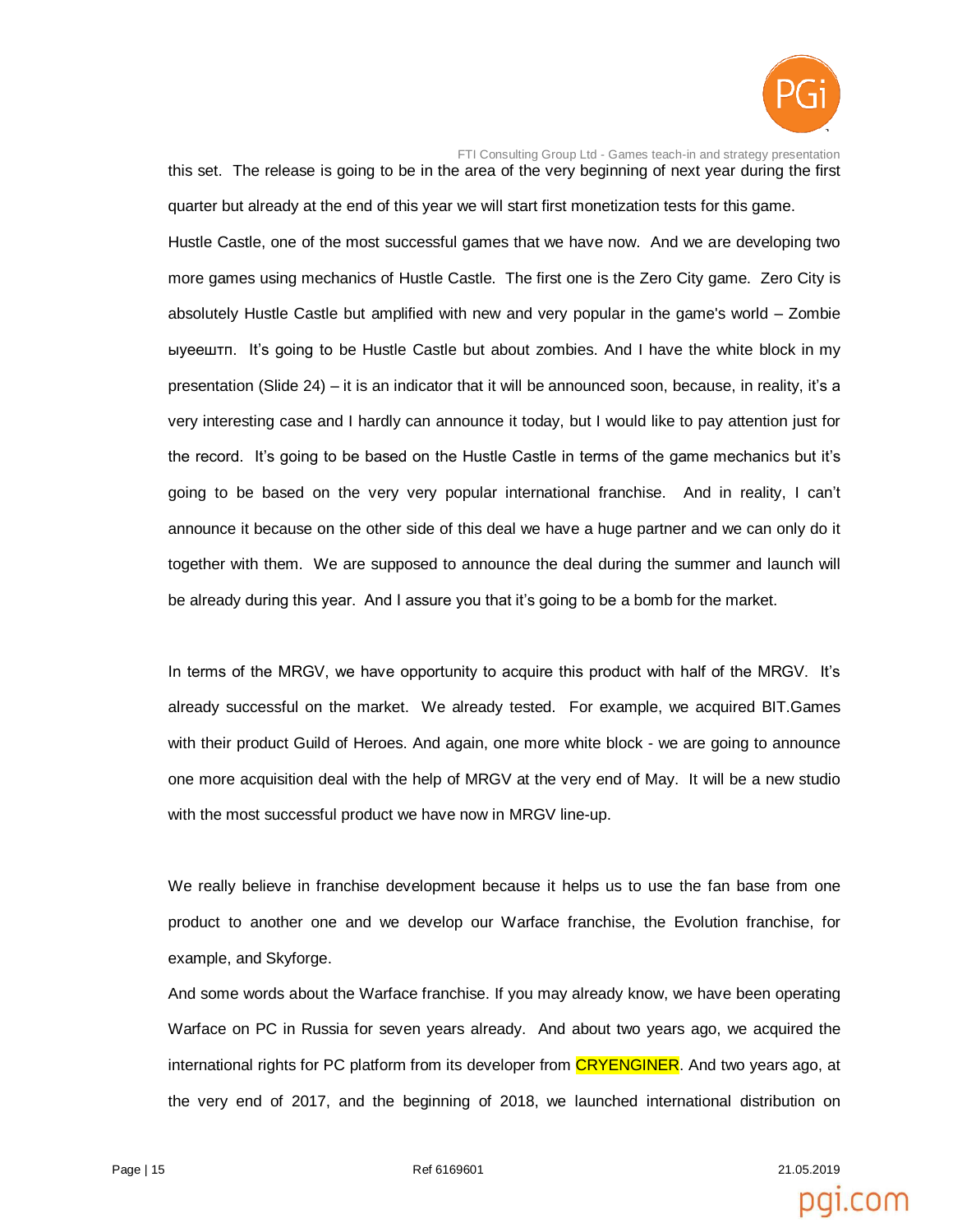

FTI Consulting Group Ltd - Games teach-in and strategy presentation WarFace on PC globally. And in the middle of the previous year, we launched console version of Warface for PlayStation and ex box. And this year, we are going to launch mobile version of this franchise. It has not been announced yet but it's going to be done very soon.

In reality, we are producing two games for our Warface mobile. And the reason behind that is that we would like to give Warface for everyone. Everyone can get their own Warface because one game will be more focused on the current hardcore fan base of the franchise. Another one is going to be a more casual game, more of an arcade game, like Guns of Boom, if you ever heard about it before. So, weare trying to cover all potential markets with the franchise, with two different products, with two different audiences. And both of these games are supposed to be launched during this year already. As you can see, it helps us to grow the revenue for this franchise, and guarantee long-term strategy for this product. And, as you may see, the EBITDA for this franchise is extremely high. About 75% is the margin for Warface if it was only PC. It is a bit lower now as it is multi-platform. But, again, it's kind of going to be better than normal after we launch the new games.

According to our production plan, we need to launch at least two PC / console games per year (Slide 26). And at least four strong mobile games per year. To get us to this numbers, we need to release at least 20 plus mobile games per year to finally have four, or a little more strong mobile games. And this number is necessary for us to guarantee future financial success of our business. I indicated some products that we are going to release this year. Some of the products was already released – I removed it from the slide. It's supposed to, still, be released towards the end of the year, and have a bunch of products for our MRGV line-up.

And some bonus slides for you (Slide 27). In reality, the reasons why we grow our business is because we grow the number of paying users we involve. On this slide, you can see the number of paying users and how we grow it for the last three years and number of monthly active users

Page | 16 Ref 6169601 21.05.2019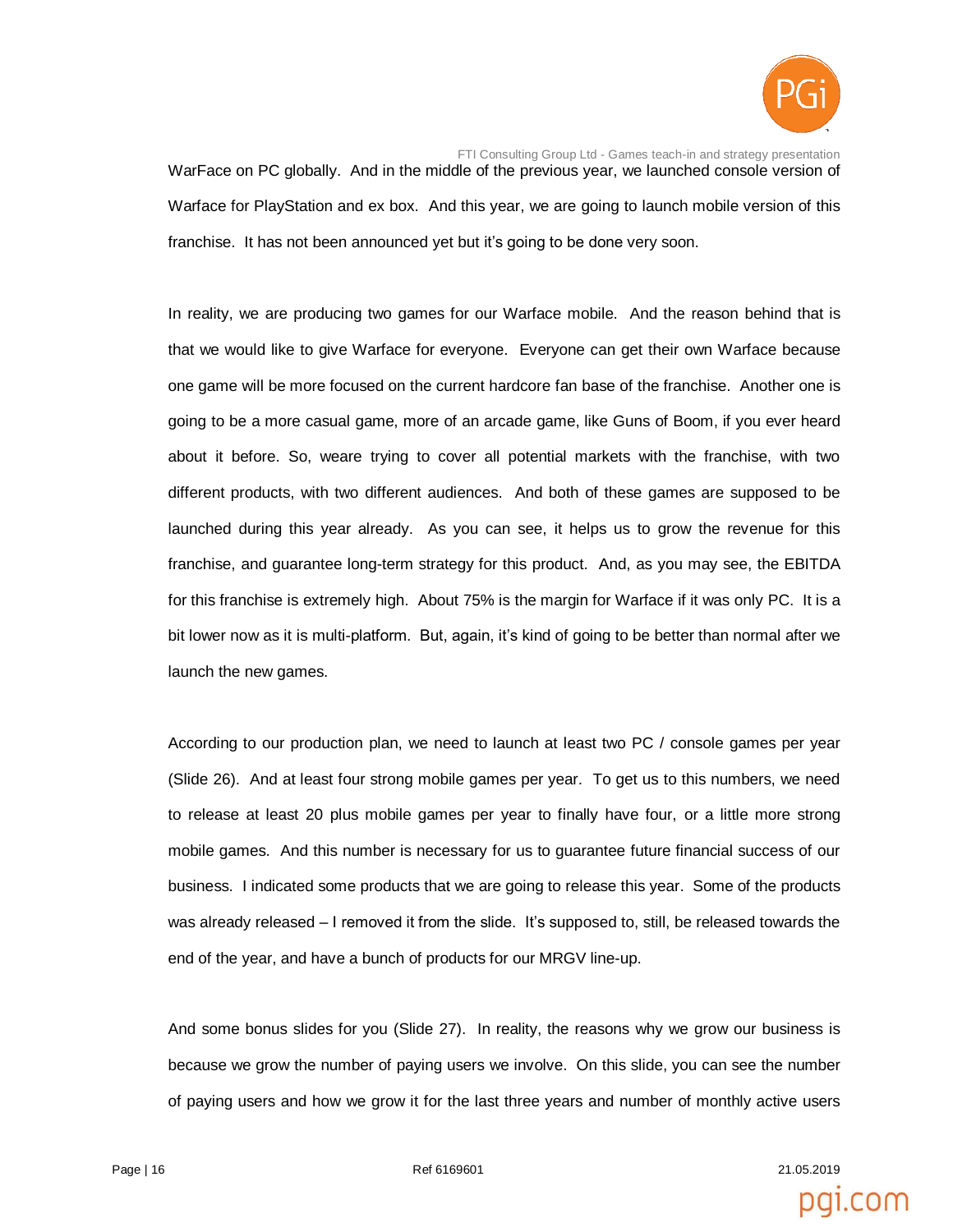

FTI Consulting Group Ltd - Games teach-in and strategy presentation we have for our products. And you can see that for the last three years, we grow the monthly active users about four times. And in terms of the payers, about three times, so we grow our portfolio paying users. And we are sure that we have the proper road map to grow this number.

And about the retention (Slide 28). In reality, retention is one of the key metrics for us. You can not guarantee, but we are more confident about the success of the products. In reality, the retention is the opportunity for the people to return the next day, or on the tenth day, and so on. So, we carefully follow this metric. And the most important thing for us is the retention of the first day, retention of the second day, and the third day. In this graph, you can see the market benchmark. And relative to benchmark it is different for different genres. If you have casual games, the benchmark will go higher. If you play mid-core game or hard-core game, a little smaller, but, nevertheless, we reached a kind of, general market benchmark. 15-40%. This is the general benchmark for retention for gaming business. If you look at our products, you will see that our games are very competitive in terms of the retention for all these periods, but it's important to understand it's much easier to increase and improve the retention mid-term and long-term. So, retention of the 7d and 3d is much easier to improve and to increase, but it's absolutely impossible, or almost impossible to increase the retention of the first day. We think that first day it's a kind of, DNA of the product because the first retention is kind of the first impression of the game, is the impression about the genre, about the settings, the game mechanics. If you decided to change or to improve it, you need to change the game from the stretch. You rather develop a new game. So, it's very difficult to improve the first retention. But, in reality, we had some cases where we succeeded to do that because, for example, for Hawk we succeeded to increase the first day retention by 5 percentage points. This is, kind of, extraordinary for the market because, for example, we wrote in multiple publication about this case in the international business media. For example, only yesterday, I had a call from a local Google office and they invited us to present this case to their internal summit because it's, kind of, known to be impossible to increase the revenues of this game, but we did it for Hawk.

Page | 17 Ref 6169601 21.05.2019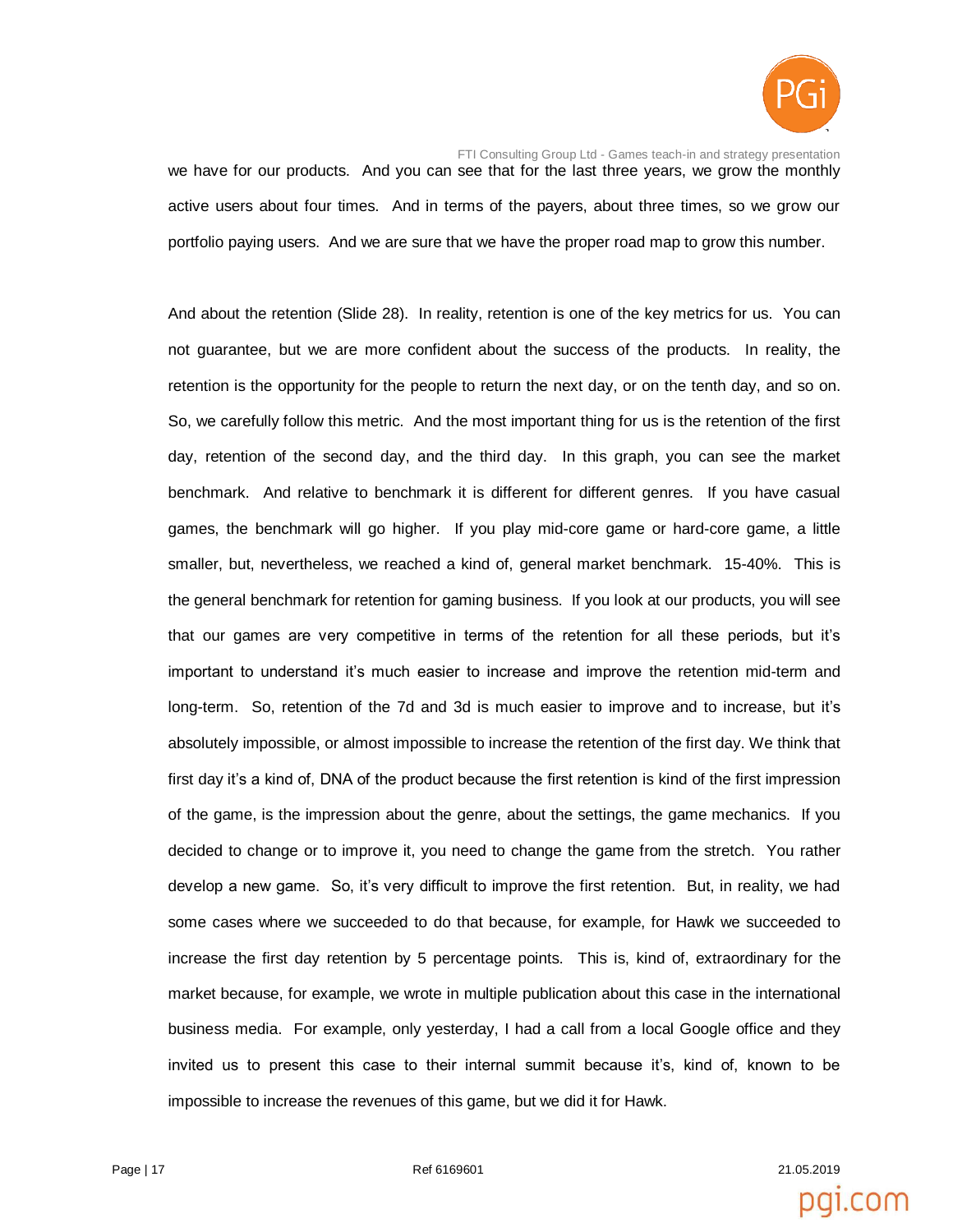

Some resume of our presentation (Slide 29). Then, our financial expectations and our financial planning, I would just like to return to these numbers. Our key goal is to double our EBITDA and achieve low to mid 20% margins. We definitely will grow our international presence to get to 80% of international revenue by 2022. And we are confident that we have our competence to achieve this number. We have very strong confidence in free-to-play multi-player online games and we will continue to develop multi-platform games for our key franchises and for our successful game mechanics. Within the genres, our strong genres, for us, is shooters and RPG, but, nonetheless, we will test all promising genres on the market because for example Hustle Castle was not part of our strategy. It fits our key competence, but we have this product, and we can do it very successfully.

And very last slide of my presentation (30) is, kind of, an overview of what we are. In reality, if you haven't already known, the gaming industry is the biggest industry in terms of the entertainment industries. You definitely know this now. And it's still the fastest growing entertainment industry in the world. And we grow at the rate three times higher than this fastest growing market. We have profound gaming experience inside of our team. And all our experience and all our background can prove that we carefully follow market trends and can can adapt our business to the market standards. And be sure we do it better because we understand what's going on with the market now, and carefully following everything that's happening in our market. And we have a strong portfolio to guarantee further financial success of our business. And the key goal for us is to take significant place amongst the biggest gaming companies in the world, and we are pretty comfortable that we will be better at this going further. That's all from me. Thank you.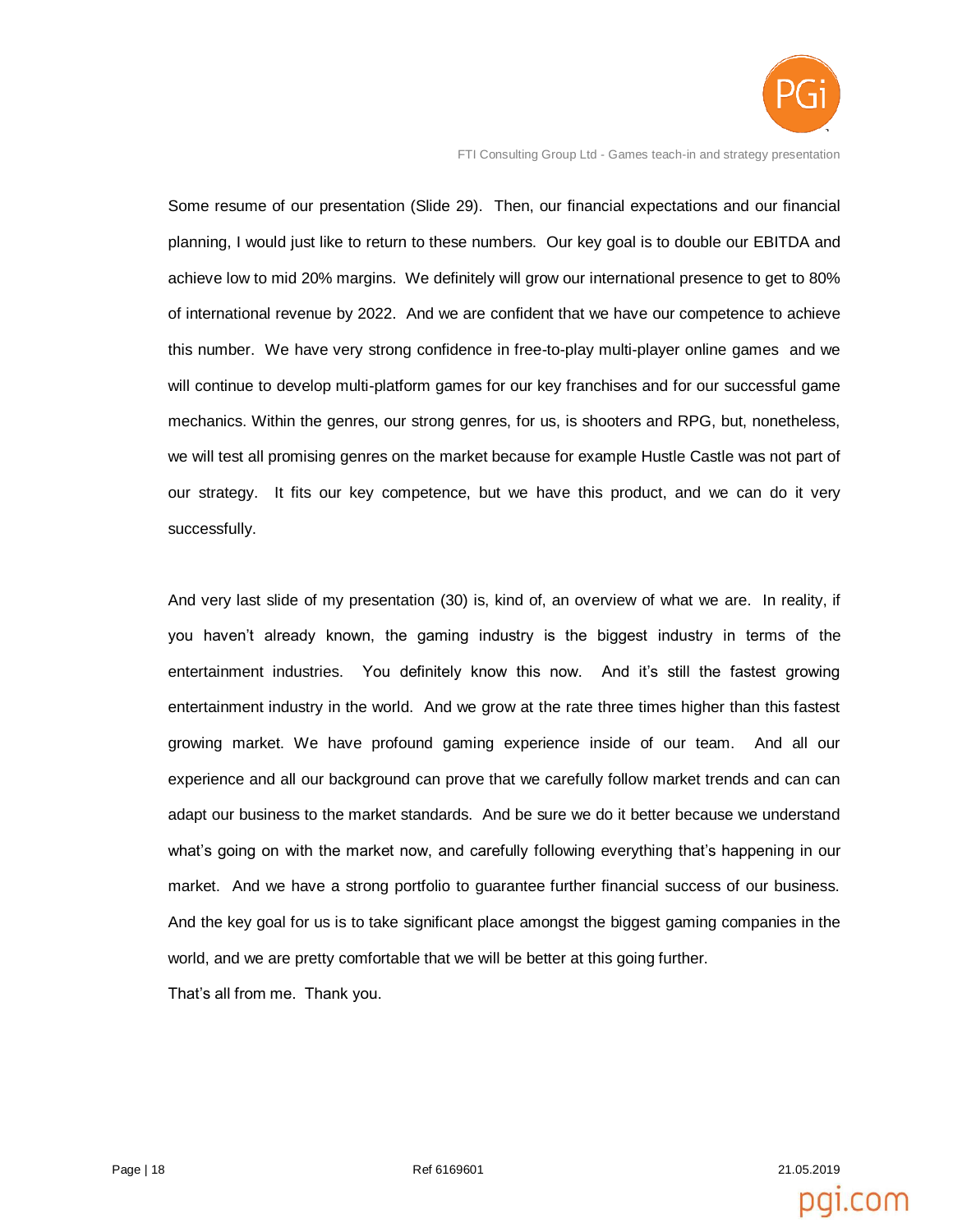

FTI Consulting Group Ltd - Games teach-in and strategy presentation Tatian Volochkovich: Dear audience, we're almost ready to move to Q&A. We have the luxury of also having here today our Deputy CEO, Mr Sergeev. And he would like to say a few words. Please go ahead.

Dmitry Sergeev: Hi guys. So, first of all, thank you for coming. We are very happy to have you here. I think I, personally, met most of you. And I think we have two reasons for this event. So, first of all, a lot of people in this audience, I think, were looking for deeper direct look into our gaming, and for more disclosure on our gaming segment and I think that what we are trying to give you here, I think going forward you should expect that we will do these events regularly, so you will have more understanding of what's going on in the business.

And secondly, I think that – this week I was – with one of the investors, and the guy said, "In which part of your business you think there is the biggest mismatch between your internal excitement and the overall, kind of, impression and the level of interest of investors". And I said, "To me, definitely that's games because everybody's asking a lot of questions and I think everybody understands that to a large extent our success in ecommerce is a function of access to traffic. If you have traffic and capital – of course, there is a lot about execution, but you can be pretty much sure that you can be successful in ecommerce.

But, in games, we don't have this traffic. This traffic is controlled globally by Google and Facebook and everybody has access to this traffic and everyone realizes that we arenot the most well funded player globally. But I think there are three things that are driving our internal excitement about games. So, first of all, I think we have a fantastic team and thanks to Ilya and Lena for presenting. And these guys have a lot of expertise in the field and I think that one of the things, this is a very good presentation – but I think one of the things that was missing was that we could also speak a little bit more about the reasons why Russia is so much successful in games. We all know Playrix from Russia, a very successful globally in games. And, I will not go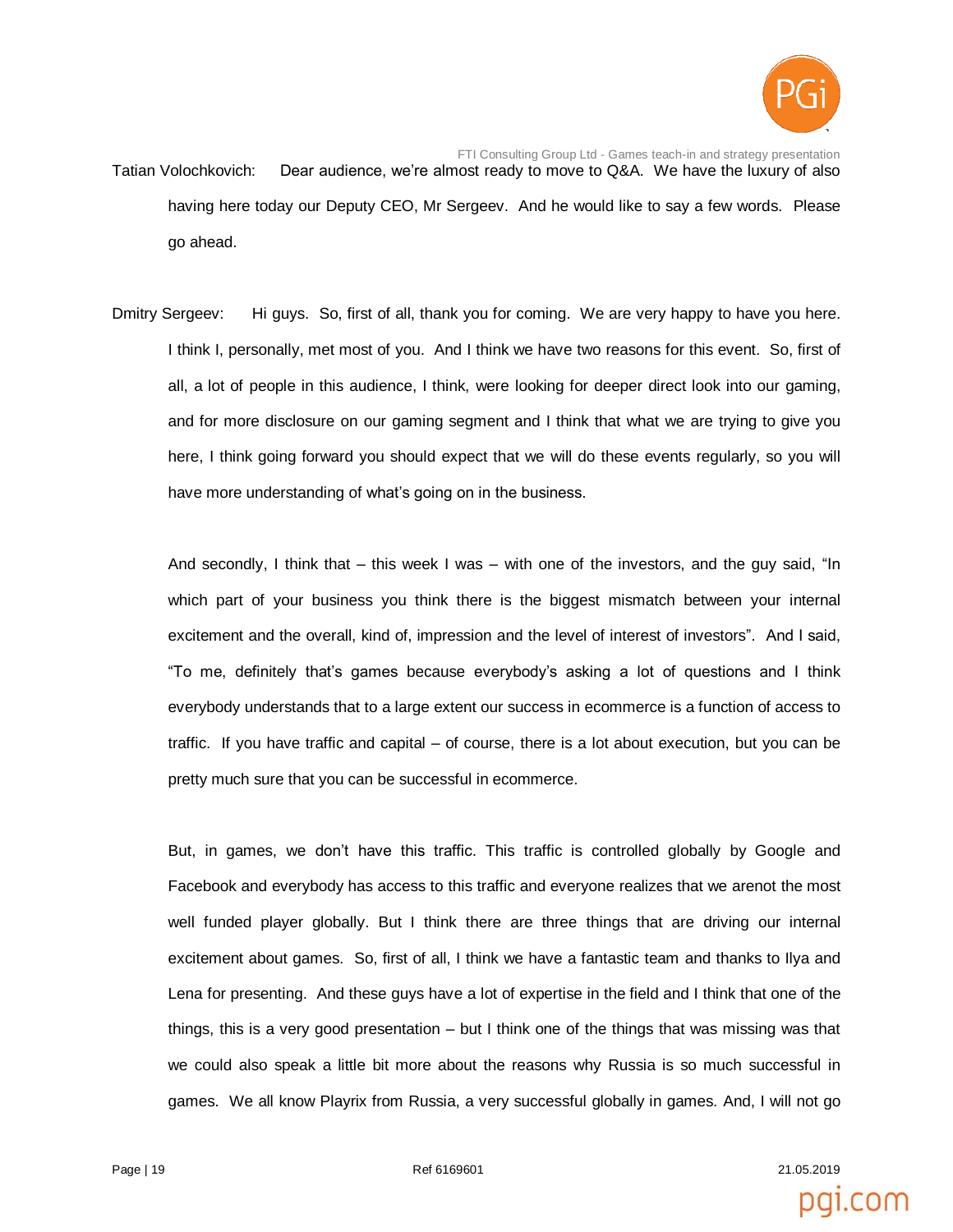

FTI Consulting Group Ltd - Games teach-in and strategy presentation deeper into history, but there are a lot of historical reasons including talent, including local markets which was totally pirated and these couldn't sell boxes because everything was pirated and illegal [inaudible] which are now becoming global models for F2P games. And generally, I think that the level of expertise that we have and the level of the complexity of the whole industry globally, is becoming a very big factor for our future success because it's now a totally different market. Marketing is more expensive. You cannot enter this market by just making a game in your mom's apartment, a very casual game was three, four, five years ago, that was a general kind of a market. So, that's number one.

Number two, I think that we all understand, and Lena mentioned that this is a very big industry. And we are totally sure that it will become even bigger – it's already bigger than movies. And we think that – with a very simple fact that all of us have phones in our pockets or in our hands, we all understand that this level of entertainment that we can get we can get this completely easily and which is totally different from other types of entertainment, will be growing. That's, I think, the circumstance.

And the third, I think, that for – I mean, those who have followed us for some time know that twothree years ago, we had big problems in games. We made big bets on three major titles. And I think, now, there is only one which survived among those titles – two are gone. But then we totally changed the approach. We started to widen the pipeline. We opened MRGV. We started to work on a much bigger scale, to launch more fast and as speakers said - they need 2PC and 4 mobile games – anyway, that they explained. We have plenty launches, but much more experience in just meeting people in the industry and so on and so forth. So, there is a lot of growth of work behind, and this is all about attractive the right people, launching new products with existing teams. And now, what we are doing in MRGV is buying new studios, so it's always some form of mix within our business, but I think that, again, we are not able to forecast here, but I think that one major promise that we made was that we would double in terms of EBITDA, and

Page | 20  $\,$  21.05.2019  $\,$  Ref 6169601  $\,$   $\,$  21.05.2019  $\,$  21.05.2019  $\,$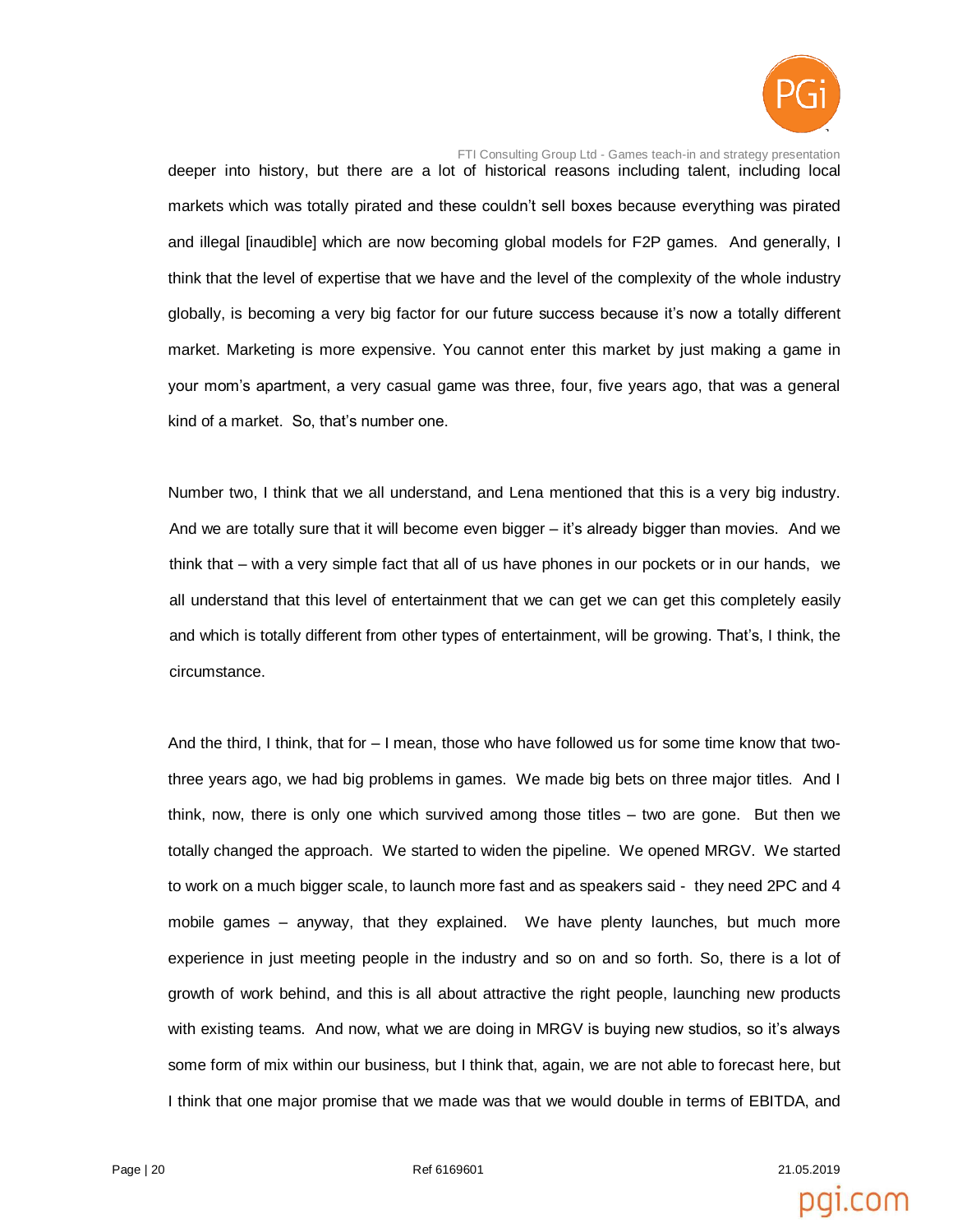

FTI Consulting Group Ltd - Games teach-in and strategy presentation we'll get to 80% international revenue and I think from all of our other disclosures, if we have one habbit, it's that if we really promise something, we try to deliver. So, I think, that's all for me. And again thank you for coming.

- Tatiana Volochkovich: Thank you. So, Operator, I think we're ready to move to Q&A. We'll start with questions in the room. But, just in case, could you please remind the audience how to ask a question, if they're on audio or on webcast.
- Operator: Certainly, if you'd like to ask a question over the telephone, please press star one on your telephone keypad. Or alternatively, you can type your question in the ask a question box and click send.
- Tatiana Volochkovich: Thank you, very much, Operator. So, we'll start with questions in the room. It would be great if you could mention your name and the company you represent for those who are on the line. Thank you. Go ahead.
- Alexander Bodrov: I'm Alexander from Gazprombank. Thank you very much for the meeting. And, as far as I understand, when you are launching the product, the game, in order to have it a success, you rely on different strategies. And, one of them is to use the previous game mechanics, but how do you come up with the genre, for example [inaudible] look into yesterdays audience or not? How do you come –
- Ilya Karpinsky: Basically, we try to set some ideas of the game before the launch stage. For example, [inaudible], we used a lot of tools which we can test the game before we start production, for example. Because we can use a lot of [inaudible]. In case there are some other tools. Push some fake screenshots and some fake ideas of the product. The market can collect a lot of feedback from the audience. Not just metrics [inaudible], but also the type of range of Apple,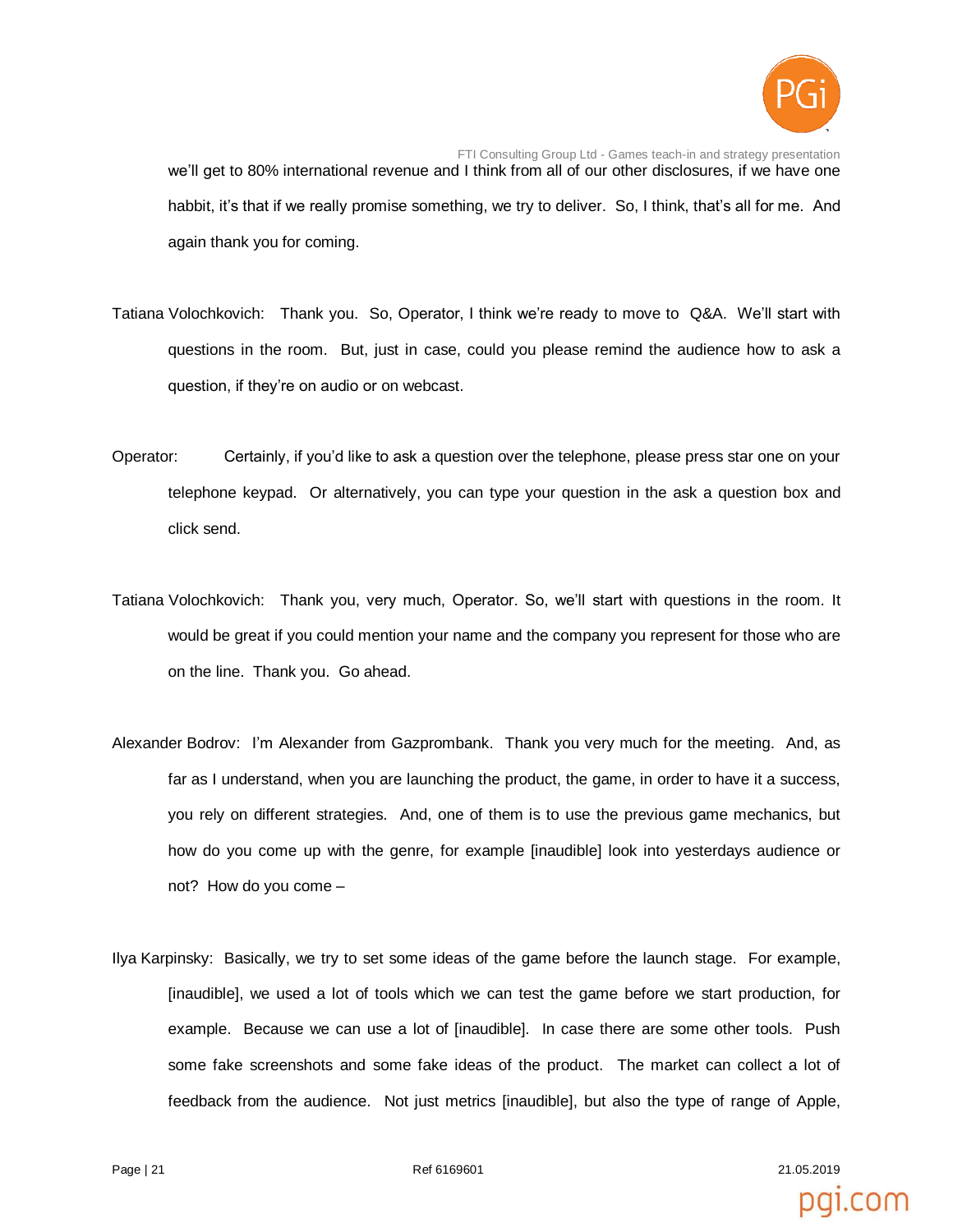

Google and apps[?] rating. Kind of like inspiration from the platforms which are interested. Most of a lot of profile games involve new [inaudible], new setting, collect a lot of data, before we start development. And, immediately after we start developing the game on the pre-production stage for our own MVP stage, we also do a lot of focus tests. Not just like internal in-house with the UA lab, but we also launch, for example, some, like, focus on the smaller regions and collect real feedback from the real audience, not just like developed two years in, and show off the game to their game. No, no. We start in mobile development – we start collecting data like three to six months after we start developing. And we can decide about the game on the earliest or very early stage. If you talk about PC console, it's more complicated, but it's more long in terms of production. And, of course, we try to use our expertise before we decide to develop the game, like Lena mentions, we have a lot of experience in our studios in the shooters and RPG because some of our studios develop or regulate more than seven years in like, shooter games and have a lot of experience in it and they have a lot of communication with the audience, not just in Russia, on the global market.

Some of our studios develop RPG's regard 15 years[?]. On the [inaudible] titles, before we start develop this console and more games. We also have a lot of experience and collect a lot of data. And you save experience in development and in operation and data from the market, we decided about [inaudible] in the development, so we jump. And you can see, also, on slides, of course for casual games, that's just easier to find the right developers, and it's more complicated to find developers for hard-core or some unique games.

But MRGV uses a lot of possibility to work with just internal associates but also do a lot of tests with the small teams around the world because, for example, at the studios they come up with good ideas, with good motivations, and we can support them and they can create very cheap tests for us in any genres. We don't want to focus on just shooters or RPG games, yes we have our internal experience, but, for the MRGV portfolios, we have access to different genres,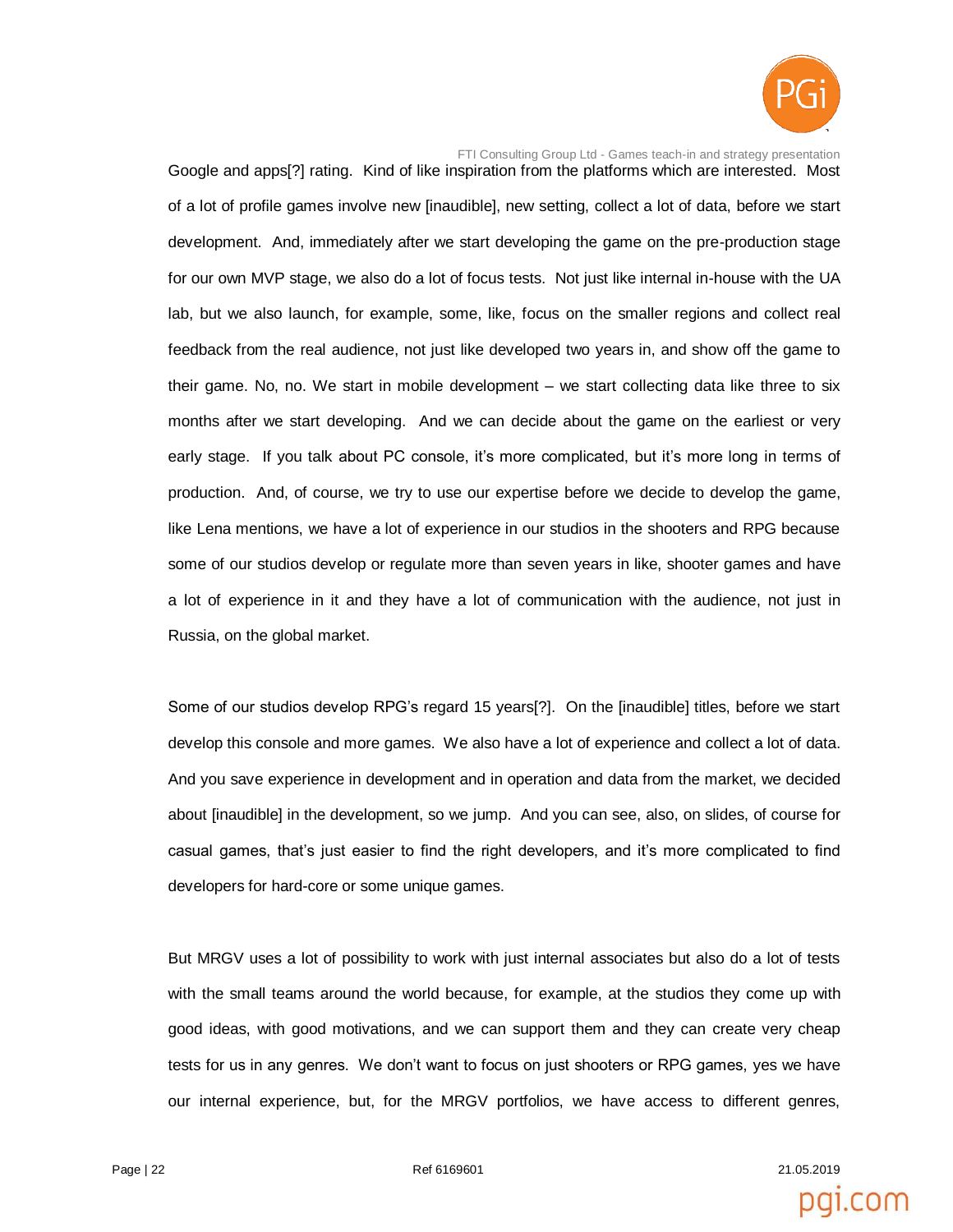

FTI Consulting Group Ltd - Games teach-in and strategy presentation different settings, different studios, and different cultures because we are not present just in Russia, but also like Europe, US, which means we can bring to our company, not just like developers, like programmers, like marketing staff. We also can bring a lot of different cultures from different countries, not just Russia.

- Alexander Bodrov: And just a quick follow-up question. If you, for example, llaunched a game with the genre that is associated with something – I don't know, like Game of Thrones, would you pay or or purchase a licence of how you cooperated with these
- Ilya Karpinsky: [Inaudible] another sign of like how we [inaudible] IT partnership with some [inaudible] holders, but, yes, of course, he uses some like IP's. We have the agreement with our IP holder and work on the license base. But, it's a very difficult decision to use a license or not because it costs a lot. And sometimes, it doesn't work well from a marketing perspective. For us, it's complex problems. For us, it's more efficient to acquire users without any payments to help [inaudible].
- Vyacheslav Dyagterev: Hi, it's Slava Dyagterev from Goldman Sachs. You mentioned the count is around 1000 people working the gaming division. Can you mention how many people you were about three years ago, and how many people you expect to be in three years from now? This is trying to understand how linear is the correlation between the number of people and your EBITDA numbers? Do you expect high monetization from the existing [inaudible] to be more efficient?
- Ilya Karpinsky: It looks very stable numbers. Probably because three years ago, it was, kind of, like 1,000. I don't remember exactly, like, two years ago, it can be 900. Like, in one year it can be 1,300. It depends on how are games successful and how many people we need to support the growth, because you can see in our case we show you the whole number, including players and customer support. And this number of people is not related to just to our EBITDA revenues, it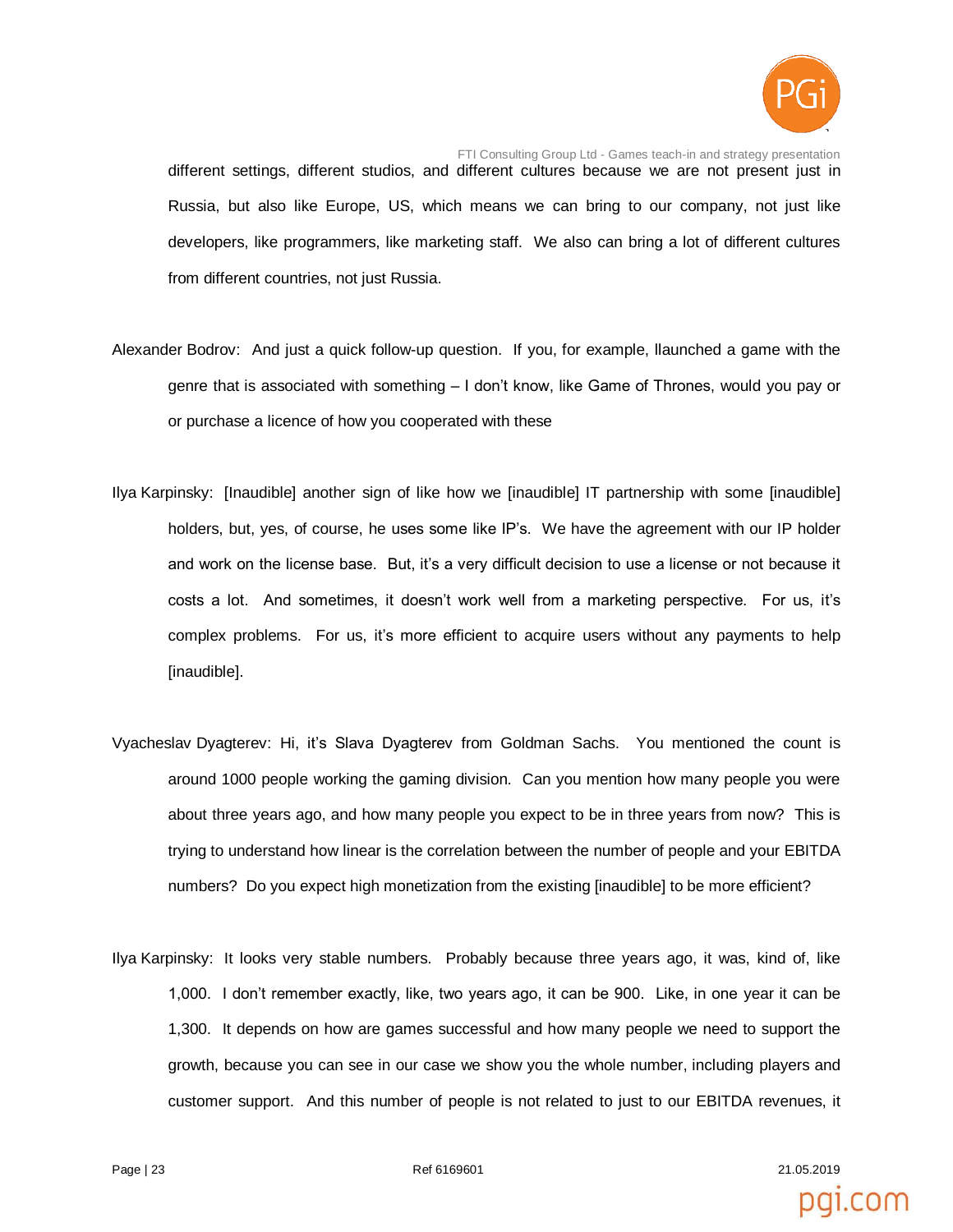

FTI Consulting Group Ltd - Games teach-in and strategy presentation more related to number of audience which we need to support. This is the most important part which can be influenced on how many people we can have internally.

Of course, we can sometimes use outsource staff for query customer support, but in our current stage, we prefer to use only internal resources for this stuff. And this is the main difference between the last two years. A number of them will start using [inaudible] internal resources for the customer support [inaudible]. Like 200 or 300 work on this stuff. And it's more related, not just to revenue or EBITDA, it's really more related to the audience. If our audience will increase very fast, potentially, we need to use more customer support, as we cover more territories and need to support people in different territories. But of course, it's formed on how it's related to the EBITDA or more revenue. But our audience number is most important.

Vyacheslav Dyagterev: Okay. And also, how much is the growth is going to be organic versus the acquisition that you target further in the month?

Ilya Karpinsky: You mean our user acquisition?

Vyacheslav Dyagterev: No, I mean the acquisition of the studios.

Ilya Karpinsky: It's more related to the studio success because you can see we explained how energy works [inaudible] investment studio, but the main acquisition is only if the studios achieve numbers which we agreed before making[?] a small investment. And if the studio, for example, achieved very good numbers, we make the acquisition. If it's doesn't achieve good numbers, we continue to support the studio and try to create long-term partnerships with the founders. But we only make the acquisition if the studio is a successful.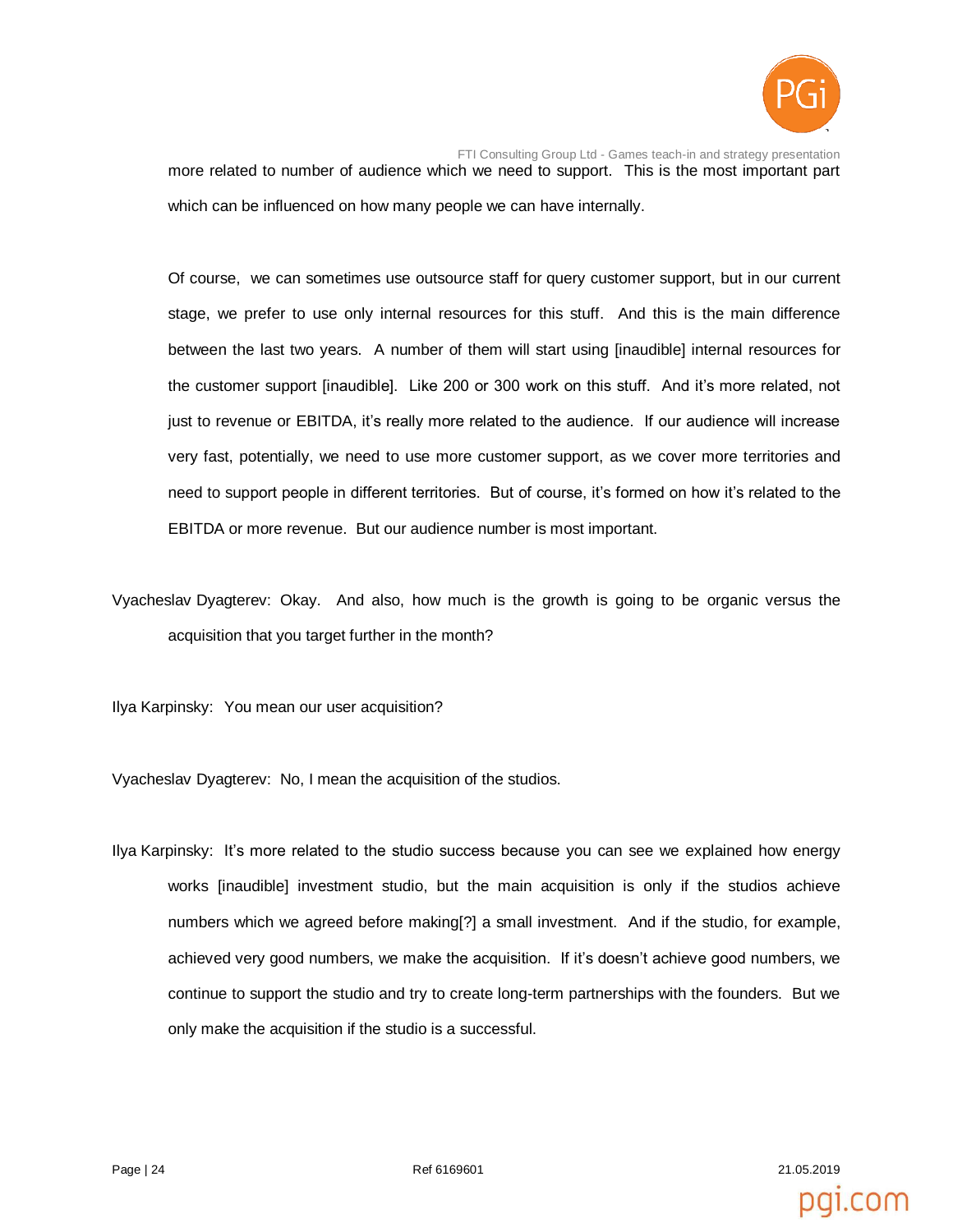

FTI Consulting Group Ltd - Games teach-in and strategy presentation Matthew Hammond:Just to be clear, the acquisition is not the problem, the [inaudible] very low level, the [inaudible] capital for allocating that, we're not talking big numbers. In many respects, the way I understand the approach when you talk about organic versus acquired, but the acquisition costs an extremely low here, so really, you're just talking about the best way to bring a game as fast as possible. So, whether you go out[?] and hire these people, or whether you put a small amount of capital into their business, and then end up breaking it in, it, essentially amounts to the same thing in terms of the cost to us.

Speaker: [Inaudible]

Tatiana Volochkovich: If you can speak up.

- Speaker: [Inaudible] when do you mentioned in the presentation that KP]s for studios EBITDA and revenues. When this whole system is introduced, what is the goal? Is it absolute numbers? Or is it the dynamics for this?
- Ilya Karpinsky: For us, it's very important, not just for of course revenues and EBITDA. For us, it's also an important level of growth for the studios. And, of course, for us, like [inaudible] the level of the minimum success is the studio can achieve, like, 1 million in growth revenue monthly, and continue to support this growing level like this. Not just legitimate numbers, and the top [inaudible]. For us, it's very important, first of all, to grow to level. But for us, it's very interesting numbers starting from 1 million revenue. And the studios can achieve these numbers, and continue growing fast, and can be, like next Playrix or Pixonic, in this case it becomes very interesting for us to make an acquisition. And the same figure is for our in-house studios not just for MRGV. For us, we try to create ecosystems and provide full access for MRGV portfolio studios or for in-house on the same level, and we keep KPIs for them more or less the same for in the internal studio's Heads or for the founders. If these guys want to achieve good numbers,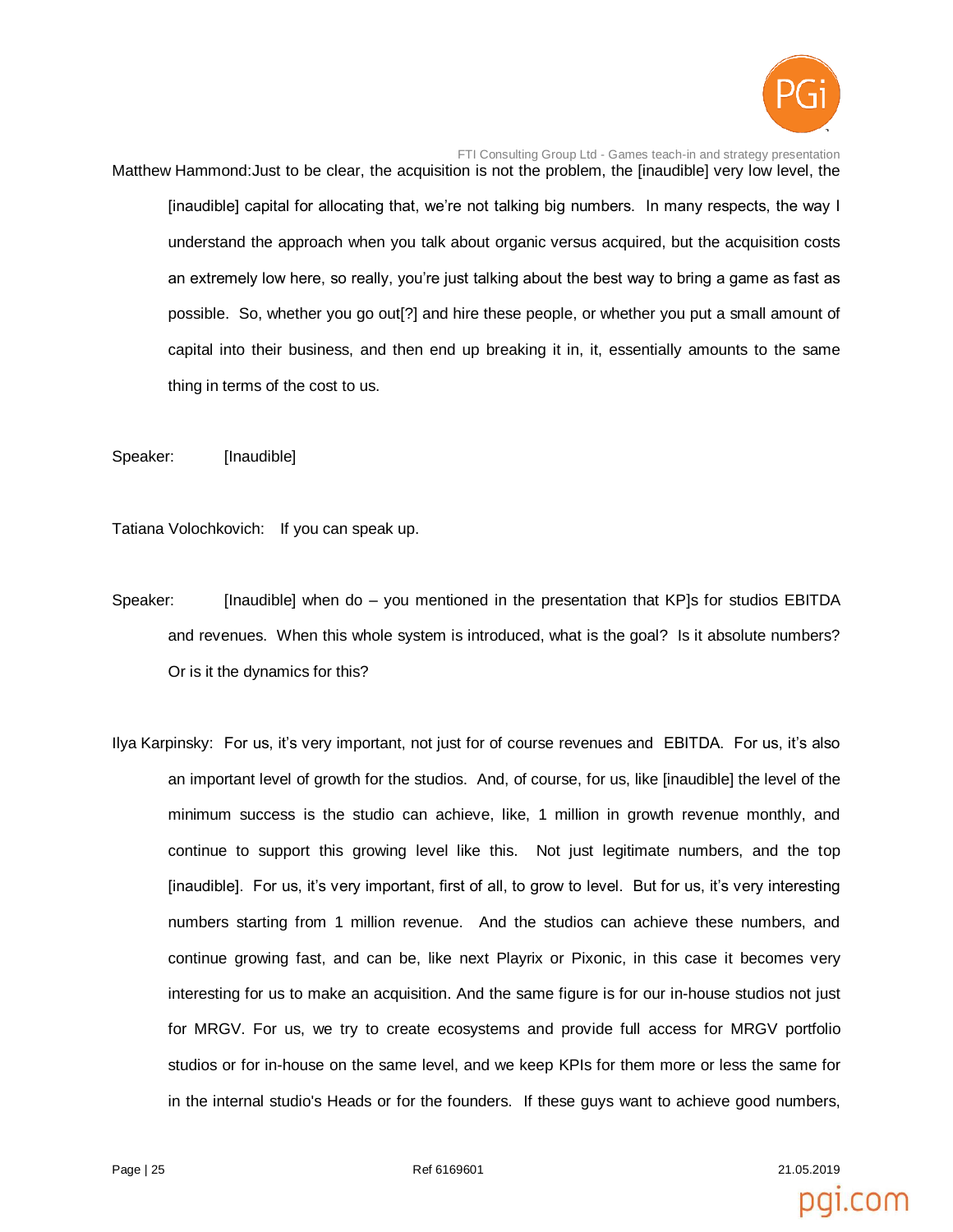

FTI Consulting Group Ltd - Games teach-in and strategy presentation and get good bonuses at the end of the year, they need to achieve their good numbers t in revenue and in EBITDA, with minimum growth target level and EBITDA.

- Speaker: And the second quick question on console versus mobile. So, you said that console is much more expensive in terms of the concept development, and that's why the margins are lower, but you went there because you believe that there is a lack of people playing games on the market. At the same time, you said that over the next several years, you want to launch two games per year in console/PC and four in mobile. Do you think that there's any potential downside to these numbers in case of PC consoles considering the higher cost of investment.
- Ilya Karpinsky: [Inaudible], I want to mention the margin on the console and on PC is higher than on mobile and that's why we want to continue developing the PC and console titles, and Elena explained to you the difference between the marketing costs. Of course, development costs for mobile is cheaper and you can launch to the market faster than PC and console. But the margin is lower. A lot of margin can come from PC/console platforms and we want to continue to develop titles there. Plus, ome of our in-house studios have expertise mainly in PC and console, and they want to continue this strategy. And we are ready to support them. For us is is also very important to support all platforms because in the future the borders between the platforms can disappear, and we will need to launch the game across all platforms simultaneously when it will come using Cloud solutions, for example.

Yes, it can happen, potentially, in the future. In this case, we need to provide to the market the quality level of the games. like in consoles not just in mobile. Of course, we want to complete it. [Inaudible] list of production for the console market. It would be difficult. It takes more time. It's more difficult for the Russians to do, for example, because the console market, the main market in just the U.S. and Europe and Japan. And we need to hire some people also from the U.S. and Japan, which people can support us to develop the right products to this market, but we already

Page | 26 Ref 6169601 21.05.2019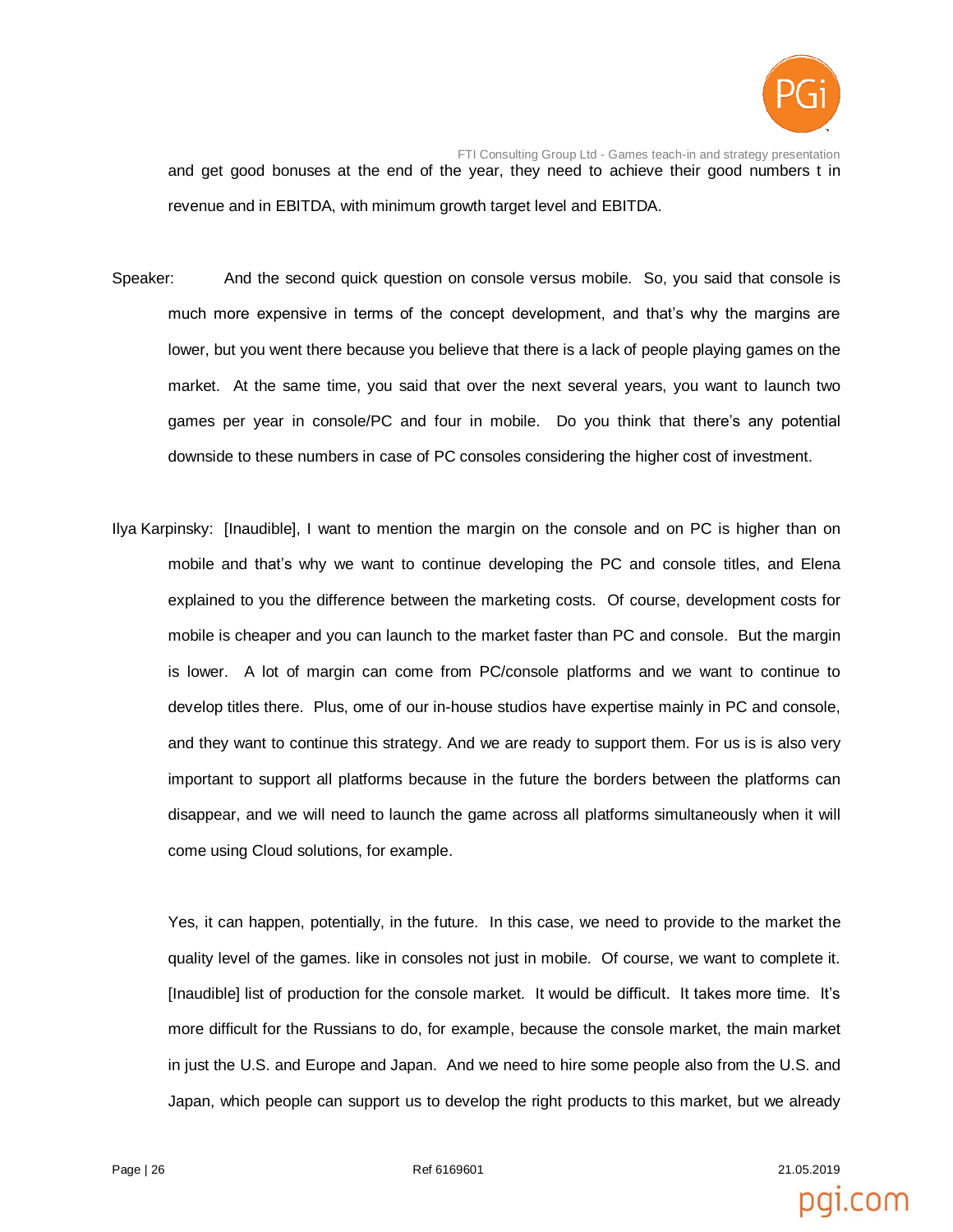

FTI Consulting Group Ltd - Games teach-in and strategy presentation mentioned our main goal is to generate 80% of the revenue not from Russia. And the console market is still pretty huge. It's very difficult to answer like in short words. Yes, for us, console is very important. Yes, we have the studios, in-house, and we'd like to invest in some studios to develop games for the console and PC platforms.

Matthew Hammond: Also, some of the titles you releasing on console consists of re-using the IP you've already done. These are not stand-alone console titles - these are titles which you've already got on other platforms, like mobile or PC, for example.

Ilya Karpinsky: Yes, this is part of cross-platform focus

Matthew Hammond: Yes, you are using the IP there, and then you're taking it into mobile, etc. So, yes, it's true that the development cost of console, especially it's a stand-alone title continues to go up. For us, of course, it's a more efficient use of the capital in the words that you're re-using the IP each time.

Ilya Karpinsky: The marketing cost for the console is much more cheaper than for mobile.

- Beatrice Bushati, East Capital: [Inaudible] Can you please discuss the lifetime value or ROIC on the console versus mobile, or the type of return numbers?
- Elena Grigoryan: In terms of the lifetime value, in reality, there's no market benchmark for consoles and for mobile. It's absolutely different in product. If you have casual games, for example, the LTV for the casual gamer is a little slower definitely, but the lifetime can be a longer. If you have more hard-core games, number of players, number of peers because your product is small, but they ARPU for these players is usually much higher. Taking into account that the main part of the console games are more mid-core or hardcore, the LTV for this product is historically bigger than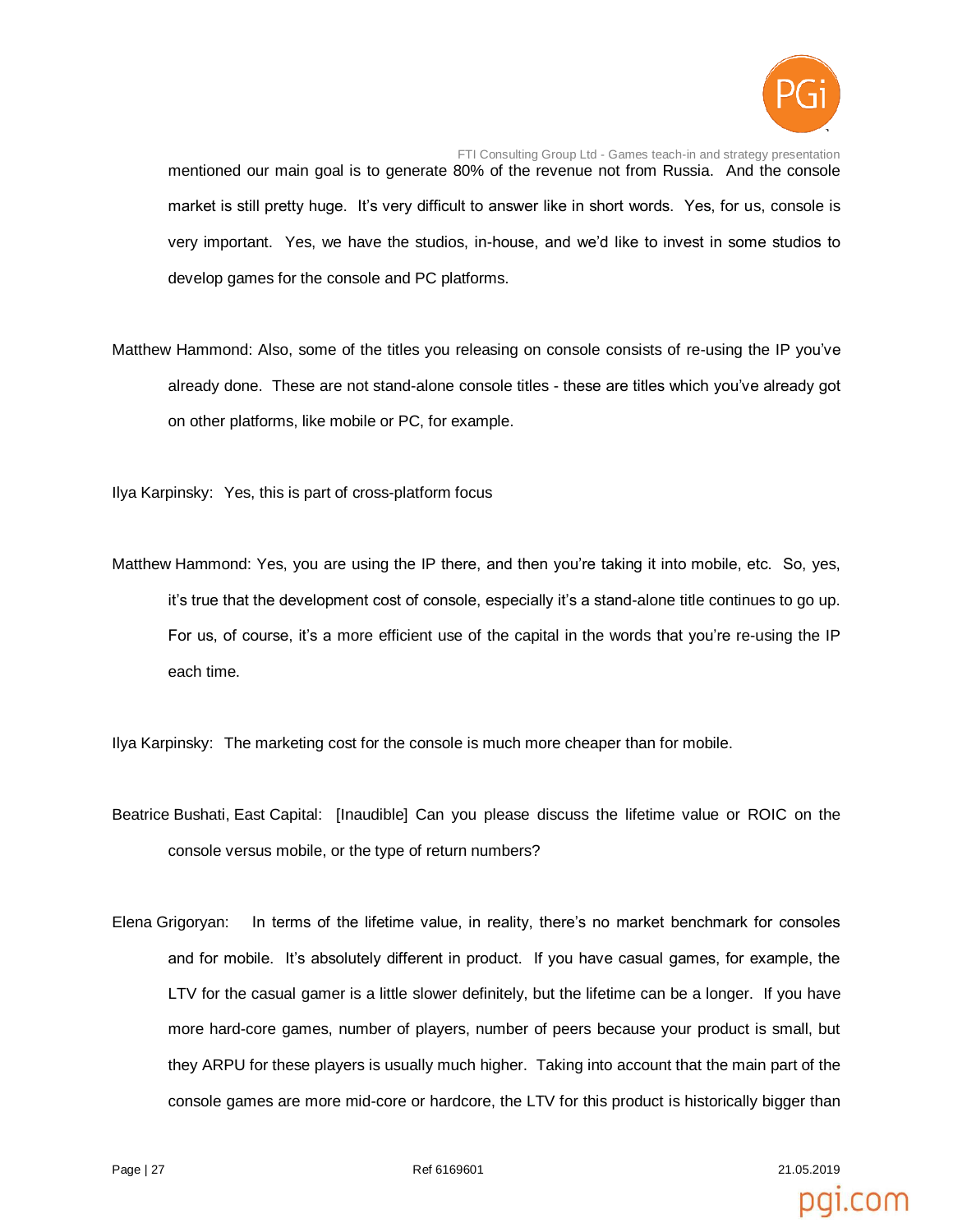

FTI Consulting Group Ltd - Games teach-in and strategy presentation for mobile, but if you compare hardcore for mobile and hardcore for consoles, this is the samein reality, there is no difference.

- Ilya Karpinsky: This is one of the main differences to console market is it still like premium markets for the premium games, where you don't have like LTV. They need to sell, like, every year one game. But, on mobile, it's mostly like mostly F2P games, like 99% of the products.
- Alfa Bank: In your official press release, you say that from international markets, that Japan, Germany, and U.S. are where you find the most demand for your games, and I would like to hear some comments about your view on those market developments they made expectations, difficulties that you find there because as far as I understand, most of new revenue, you expect to come from those particular countries, or maybe not.
- Elena Grigoryan: Our revenues don't only come from these countries. In reality, in current stage US is the number one country for us in terms of revenue based on mobile revenue mainly. It's about one-third of our revenue for mobile comes from here. It is because we target this audience, then develop the product, market the product, so we are looking for this audience for our product, and as a result we have sizeable US exposure. In terms of the Japan for example, I can say that whole our portfolio is pretty strong in Japan but, for example, War Robots is pretty strong there. And the growth of War Robots in Japan guarantees the growth of this territory in our portfolio. So, there is a different split for different products in terms of the territories.

Germany, definitely, is the biggest new territory for us, and the new region for us. As you may know, our office is in Amsterdam and for that team Germany is the key territory to work with because then we talk about the further growth, not only for these three regions because we are trying to grow everywhere in the world. Because in reality, we try to calculate the number of countries we have the players for Warface, for example. And the last calculation was about 195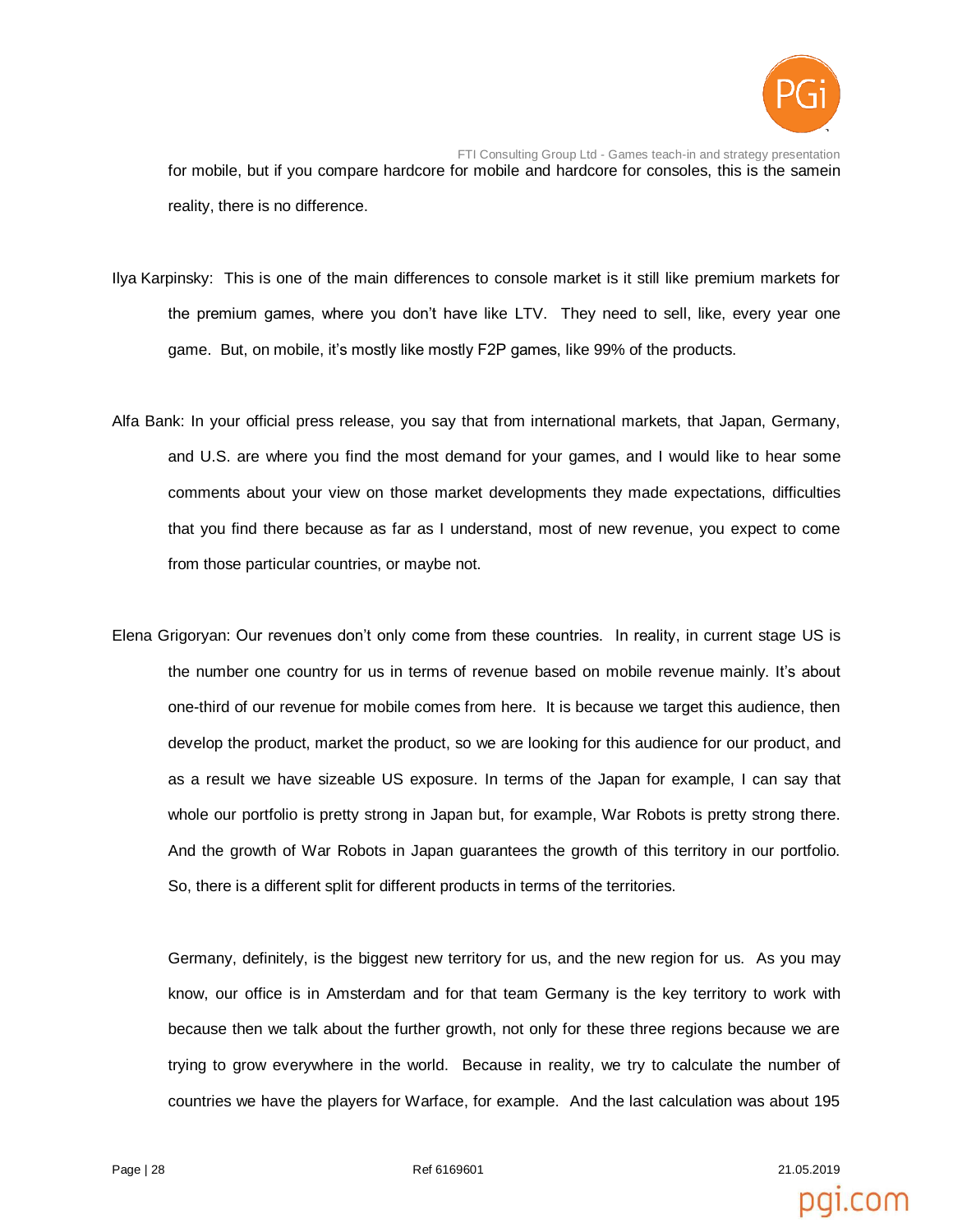

FTI Consulting Group Ltd - Games teach-in and strategy presentation countries. So, it's almost everywhere. So, definitely, we have our covered regions, but everywhere in the world people can play our games.

Ilya Karpinsky: I want to mention that we can operate our games on all territories, based in Russia or in Germany or in US, because the game industry is a global market, we are all over different countries but for some of the games because the game can be developed, for example, the team from Japan for Japan, for example. But it is not enough, for example, in this case, they need to launch the game on the global market to generate more revenue. Like War Robots, we don't expect that the game achieves these good numbers in Japan because it's not our main focus, but it's a robot. The robot is suited to Japan's mentality. Sometimes it happens. But of course, we try to launch games on our primary territories, like Europe, the U.S., and Russia. And we want to launch our games in Asia. No, I mean not launch, we took both mobile games. We launched games immediately globally in all markets except China. They are open for everybody. But our main focus where we make user acquisition supportive in global marketplace. Germany and Japan, yes, these are big markets compared to all others, it, potentially, has a lot of revenue comes because Germany, for example, is the biggest market in Europe, and, of course, compared to other countries in Europe, Germany, in any case, will be bigger for any product.

U.S. and Japan – or like the U.S., China, Japan, Korea, are the four biggest markets for the games industry compared for the size of the market for any other country.

Alfa Bank: If I can make a final follow-up. What do you think, which resources you may be lack, still, to effectively monetize on those markets because there are a different space in every country? The gamer audience. So, what should you like to have more within your groups of studios to be more effectively entering or expanding on those markets?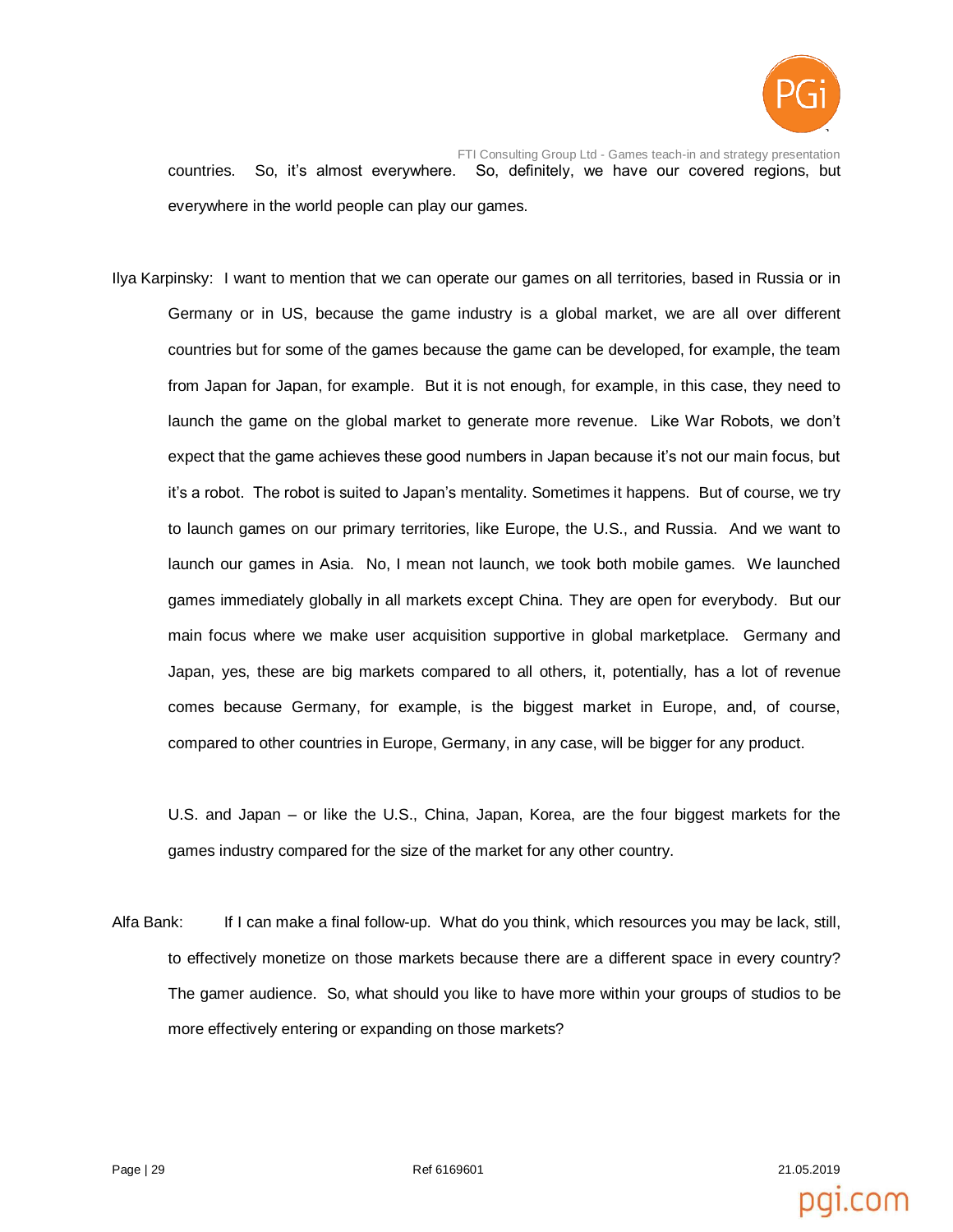

Ilya Karpinsky: Basically, of course, we need to have some more presence in Asia, like South Korea, Japan, and China, and we try to work on this market more directly because this market has a lot of special regulations and a lot of other stuff, which we need to specify to make user acquisition, and to do a lot of stuff. For example, Japan is a totally different market from others. From a mentality standpoint, from a non-user position, and all this other stuff. But, you need, also, to understand our strategy on how we grow our studios. Each of our studios have their own strategy. Some of the studios can choose to work only, like, for Asia territory. And we will support these studios. Some of these studios prefer to create only, like, Hustle Castle type games. This game is more fitted for the U.S. territory, and for these studios, the main goal, the main idea, for the Head of such studios is to create on the U.S. because this is like the main market for them.

I mean U.S. is not [inaudible] because I cannot [inaudible] only English speaking alone, like tier one countries. Only English speaking territories on that on growth. And it's very difficult to answer your question about what can help us. In this case, we regularly ask what we can support studios such as the good numbers because which studios can bring something different. I don't know. Maybe for some of our studios [inaudible], like Amazon to create new ideas. And if you come to us with this idea, yes, we support him. If he has already proven the concept of the idea to develop, because we want to give possibilities to all our studios to bring flare. Why not?

Tatiana Volochkovich: Thank you. I want to thank, everyone, for submitting questions through the webcast. There is no chance we'll be able to cover, pretty much, any of them. But please keep those coming. We promise to get back to you in writing after this meeting, in the coming days. If I could squeeze in one question from Pamela from LGM because I really like this question: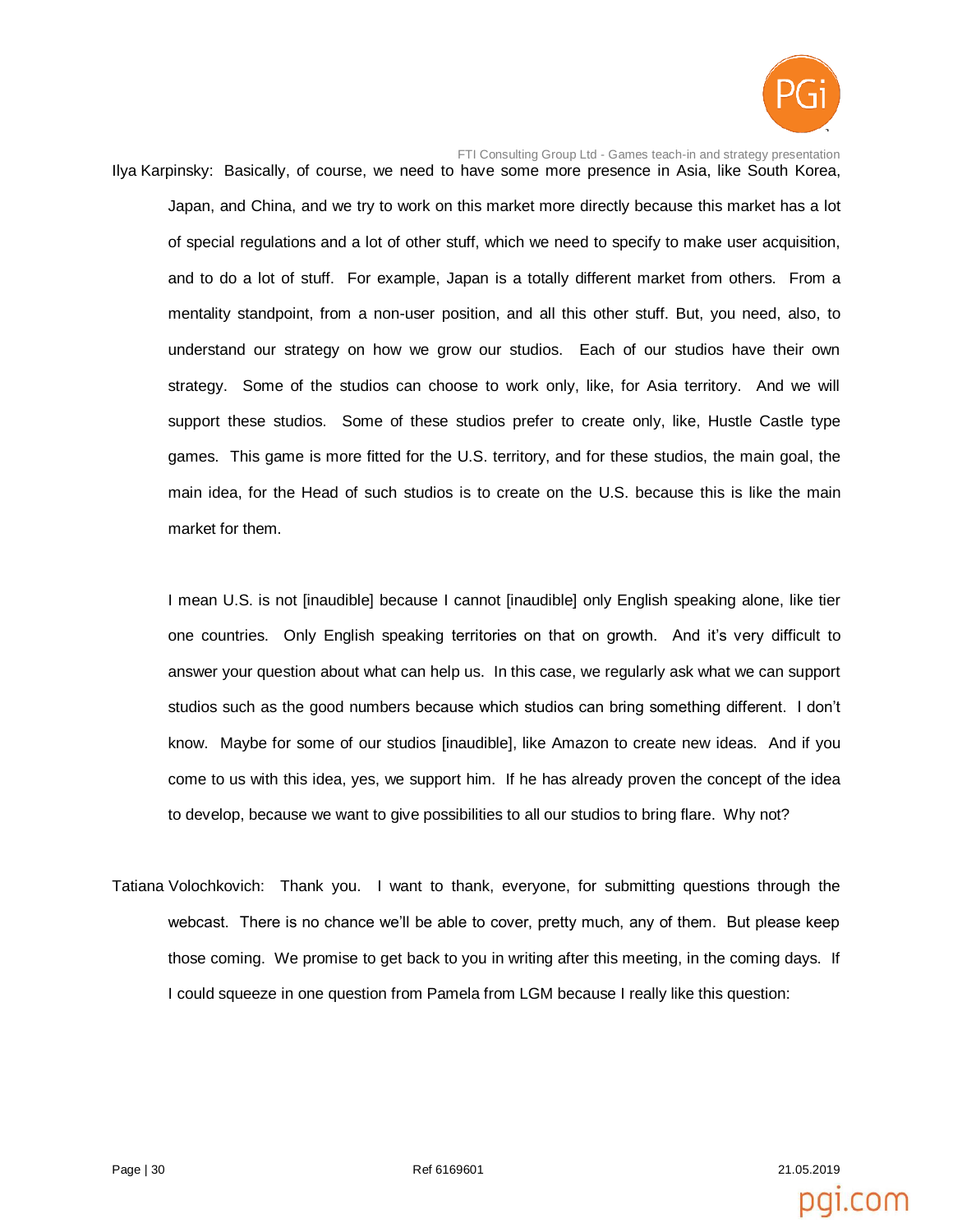

FTI Consulting Group Ltd - Games teach-in and strategy presentation Ilyam, do you see the balance of power shifting away from mobile distributors at the rise of Cloud gaming? And, as a developer, do you see games developing become platform agnostic over time?

- Ilya Karpinsky: Well, if it happens, we will be happy because at this moment it's very difficult to avoid work with Apple or with Google on the market because Cloud, again, you cannot avoid this issue in any case because, for us, it's not a question about Cloud or revenue[?] distribution. It's about access to the audience. We cannot launch games on the iPhone without Apple's store. It's impossible, with Cloud or without Cloud. We cannot, at this moment, have good access to the Android audience and avoid Google Play. Yes, some companies try to avoid it, but it costs much more, if you need to invest a lot. Of course, we will be happy, and we happy at this moment because the work between the distribution platforms are more between distribution platforms. And a lot of new ways for the distributions to come to the market. Like Epic store is a very good example, but it's on the PC platform. It's very difficult to launch the game without Apple or Google. Not on Google, but on the phone, you can only do through Apple or Google. Maybe I don't know. If Epic Store launched an Android Store in the future we will be happy to launch, our game from and on other channels which can give us good access to the audience. If we need to support, like, Cloud solutions to that, yes, we'll do it. We already mentioned in the presentation. We, in any case, used a lot of VR Cloud games for a lot of stuff, but without it is still business is in the initial stages, because like VR – VR is already launched, I don't know, several times – more than like five times in the past. And it's still will be a good target. Cloud solutions, first Cloud solutions, already launched, like, 15 years ago. It was also launched to the market. We want to understand how we can work with our audience, and for the distribution platform. If they give us, and we can access the audience, of course, 100% we'll work with then.
- Elena Grigoryan: Maybe discuss the channel there for us, [inaudible] provider? There, for the audiences there[?], who we absolutely will be in.

Page | 31 Ref 6169601 21.05.2019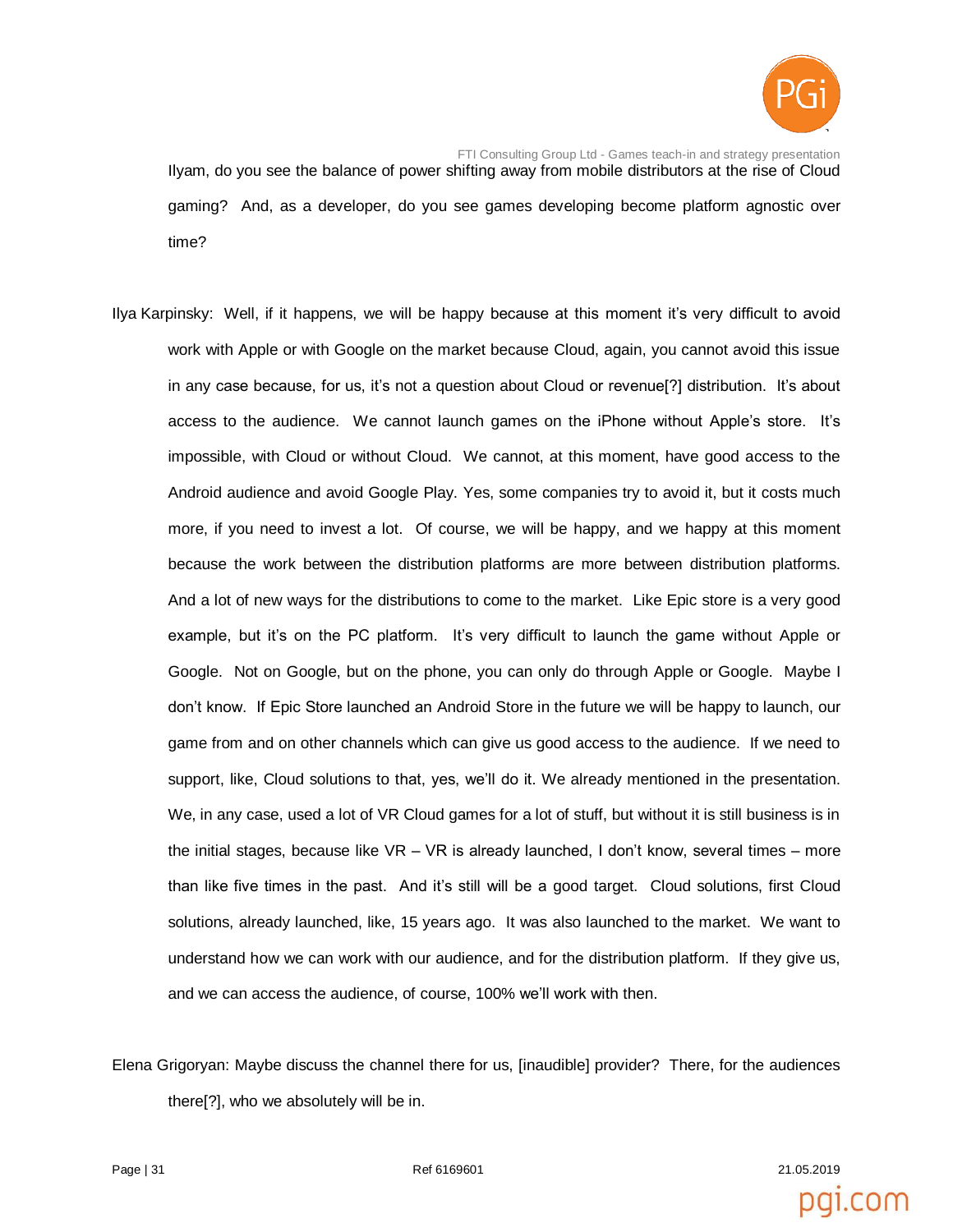

FTI Consulting Group Ltd - Games teach-in and strategy presentation

- Ilya Karpinsky: I can add, for example, we also developed a lot of additional community engagement services which can be used for any distribution platform, and, for us, it's very important, if more distribution platforms will be on the market, we can provide more additional services to all the distribution platforms.
- Tatiana Volochkovich: Excellent. Thank you. Unfortunately, we have room for probably two more questions. We'll take this from the room, and again, I tell everyone online, to keep the questions going, we'll get back to you slightly later.

Go ahead.

- VTB Capital: I have a question on your game economics from the [inaudible]. The initial development to distribution. So, especially in mobile, you launched quite a lot of games, but not all of them are successful. How the budgeting process works? And, how you allocate money? At what stage do you understand that the game doesn't work, for example? And how you reallocate money? How good are you in control of the cost per game, and, for the total portfolio that you are launching? Thank you.
- Ilya Karpinsky: If it's about development, we try to prove the idea in early stages. Of course, some of our budget we call on before the launch because it's a normal part for any publisher, and developer, in video games, not[?] on all of our games you can see on the market. Some of these games falls on the early stages. Process for us to follow an R&D budget. Some of our games which we trust, for example, and we want to launch with some unique ideas on a new platform or, how do you say, or in a new genre, we launch, like Dmitry already said. We try to launch like 3D mid size with like [inaudible] from the ones we [inaudible], for others, it doesn't show good numbers and we need to go or to move in another direction.

Page | 32 Ref 6169601 21.05.2019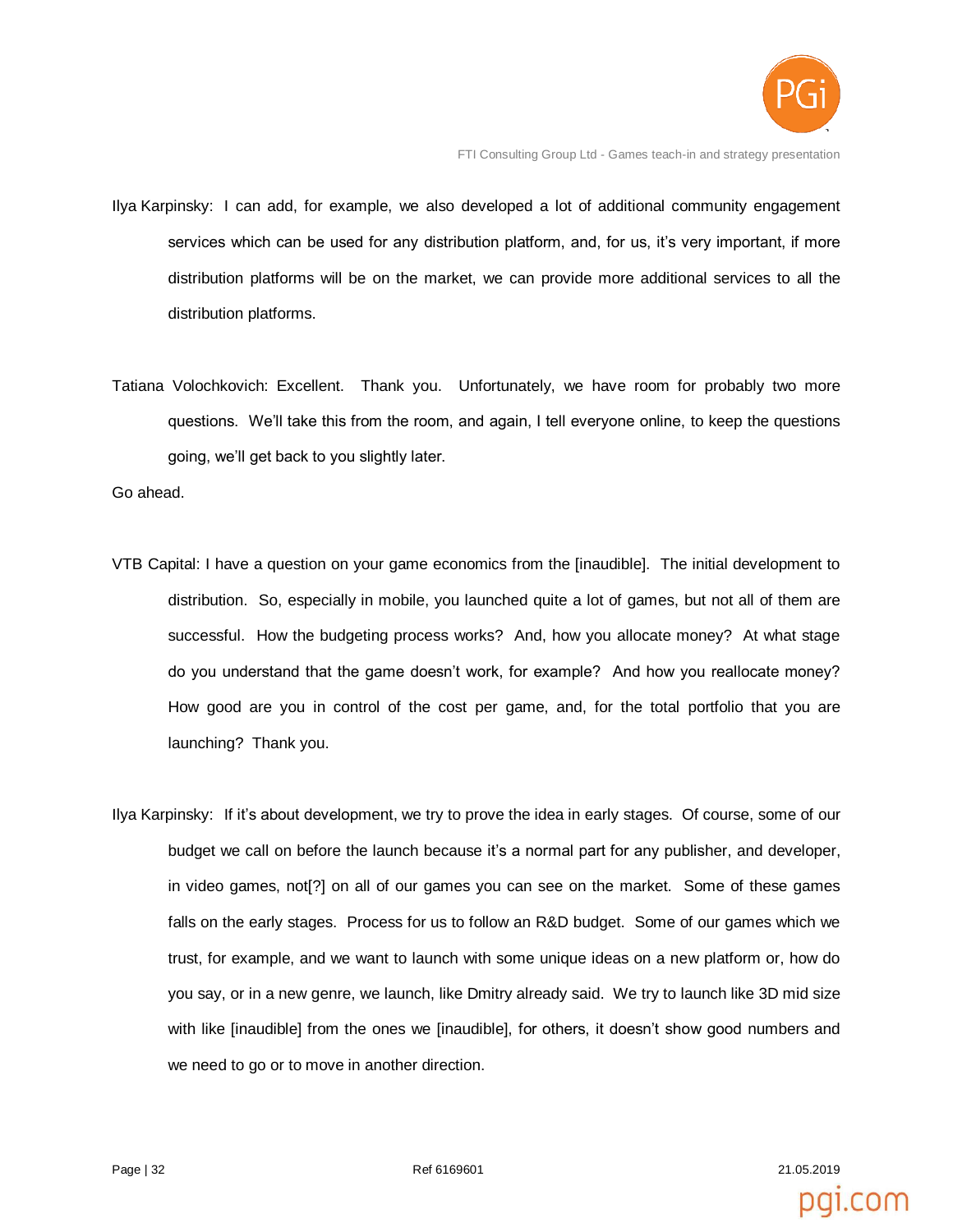

FTI Consulting Group Ltd - Games teach-in and strategy presentation If you talk about marketing spend, we control all our marketing spend in real-time because we collect all data, and we can decide about whether to continue our marketing spend or not. I don't know how to say it. We try to be like share markets based on the stand[?] I receive in real-time and we, and the step of continuing to invest money in this channel or stop doing that. And we can calculate and predict a lot about marketing spend.

Elena Grigoryan: In reality, I believe that this is one of the key conclusions we have after all our background, it is very important to show your work to the audience as early as possible because, at the current stage, this business has absolutely[?] of business, not only in the case of the marketing but in the case of development as well. Because, in reality, there is no any expert opinion any more in this business because as early you can have the real audience, and then you can have get reports. That is why we are trying to make the 15 minutes on the gameplay, just show that the audience are not just [inaudible] but in the real target acquisition for the target audience, the real markets. And then, that's just testing the metrics. There is no, just, discussions. The people that have worked before many years ago, just metrics, and that's all.

And in reality, if for example, we understand in the early stage of development, that the metrics is slower than we expected it to be, there is about two types of trials for the company, for the studio, to achieve better numbers. And we have about three or two months for each studio to grow their metrics. For example, if we have a first test and the metrics is lower than we expected, we have one month for additional trials. And, for example, if during this month there is no progress in terms of the metrics, then you have one more month, and the second trial will be the last one for the products and for the studio because, in reality, the products will be cold. And the studio will be declined in terms of the number of employees inside of the studio and they will go to additional steps and new development.

Page | 33 Ref 6169601 21.05.2019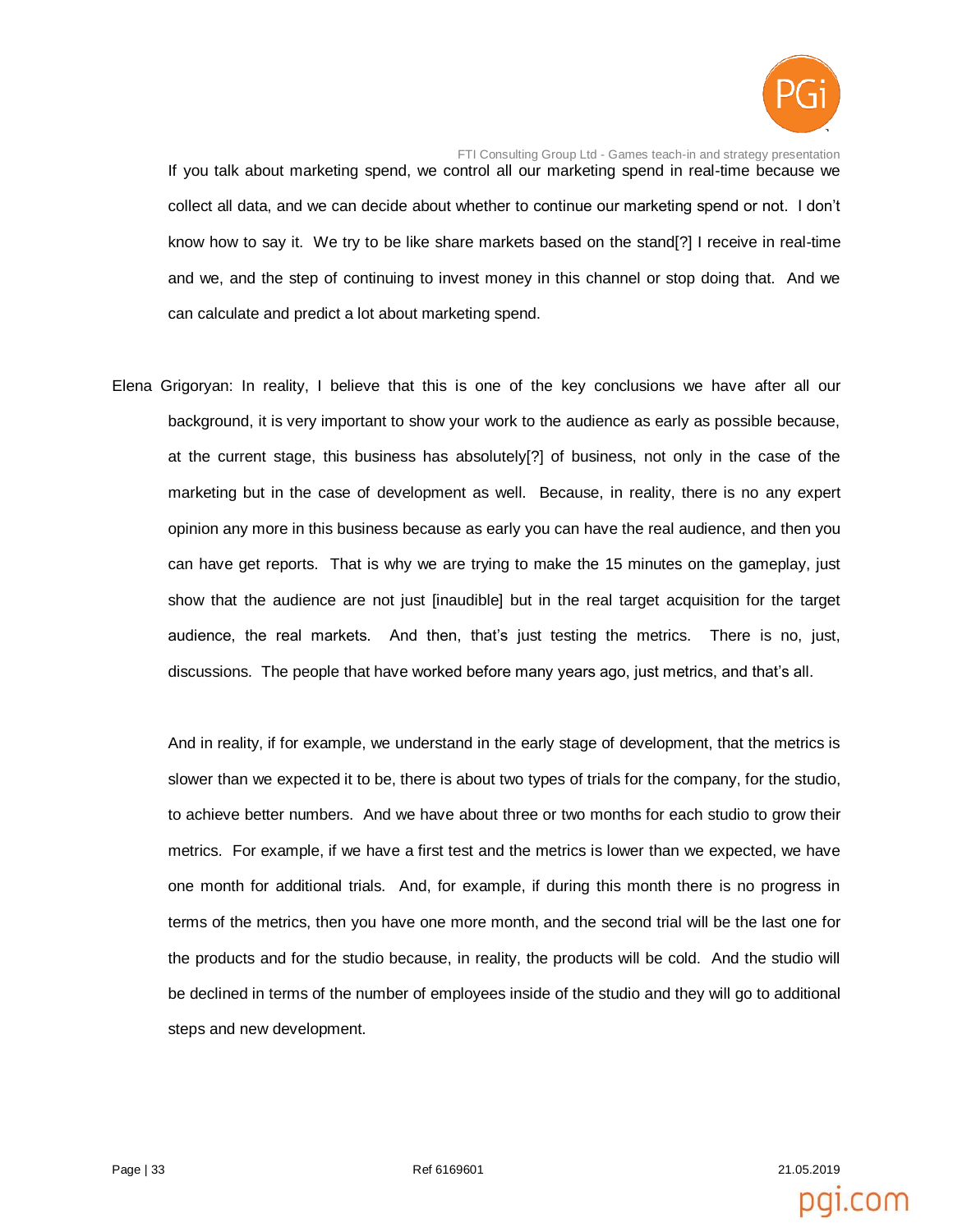

FTI Consulting Group Ltd - Games teach-in and strategy presentation Ilya Karpinsky: Yes, we continue to invest into core team because it's one of our major focuses. How do you say, it's important stuff for us, and if the company, not in the studio cannot achieve, for example, good results with the product, but yes we have some employees from the studio and the studio core team tries to create new ideas, new products, new depths, and go forward with the new ideas. I showed you on the slide which the studio changed their history. Sometimes, for example, the studio has a good product, and generate more money and they need to change, like, platform, genre and they need to change their minds. But we try to invest in the studio and their teams, the core teams. This is very important for us. But, of course, we control every step of our expenses on development stages and the operation stages.

Matthew Hammond:[Inaudible] good money off the bat is the easiest thing in the world to do. And the easiest thing to say, we don't do that. Every company, when you have development, it's incredibly [inaudible 01.23.45] and incredibly hard to do. And why, I think, the games, for us, has been so good over the last few years – and hands up, probably a few years ago, we weren't quite so good at it, is to be absolutely ruthless. And, you know, they just talked you through the process there. Although, a little bit more detail than I would have wanted to give you. In terms of actually saying, "You not hitting your numbers, you have a month. You not hitting your numbers, then, essentially, we cut and move on." You have to have a very heartless in some respects, framework in place these guys, especially, these are very emotional products and they live their lives on them.

And from a Group level, we have to be utterly ruthless and very data focused in this aspect. And that's where I'm consistently impressed with the team, in the way that they get a grip on the capital allocation. As you said, the marketing is entirely dynamic, and we should see, 24 hours later, the effect that it's having. The data we showed you, we debated whether we'd show you the purple[?] Heads on that – I didn't want to, obviously. This is very easy to track, exactly, the success you're having, and if it's not hitting the metrics than you just cut it  $-$ 

Page | 34 Ref 6169601 21.05.2019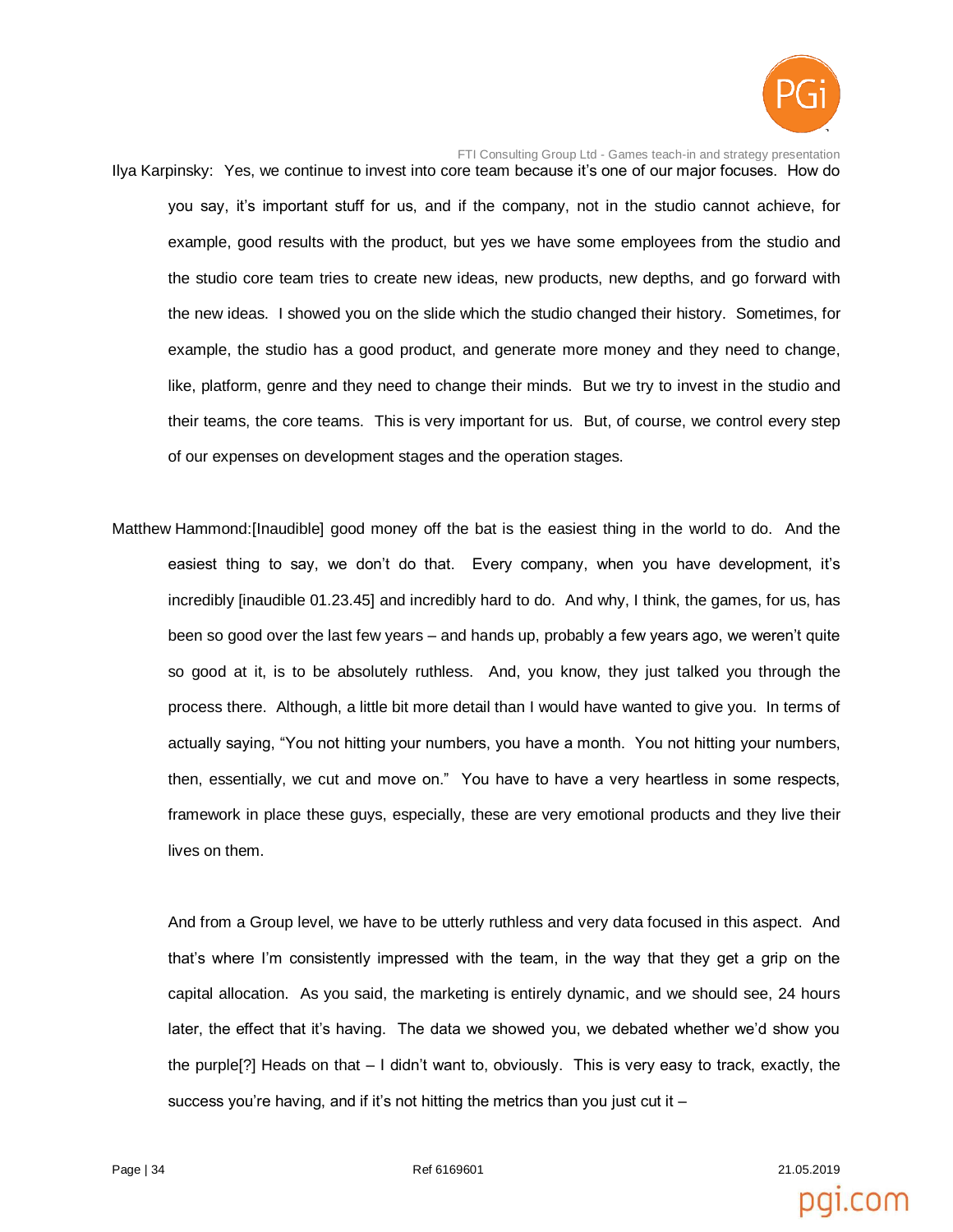

FTI Consulting Group Ltd - Games teach-in and strategy presentation

Speaker: In terms of the question –

Speaker: No, that's where you [inaudible].

Tatiana Volochkovich: And last question, Sveta.

Svetlana Sukhanova, Sberbank CIB: Thank you very much. This is [inaudible]. Thank you, so much, for the kind of deep disclosure and great detail into the scheme. My question would be, how consistently do you plan to report this kind of disclosure for the Game Division?

Matthew Hammond:Sorry, I couldn't hear you question?

Svetlana Sukhanova, Sberbank CIB: How consistently are you going to give us this kind of disclosure? Are you going to have a kind of disclosure on a quarterly basis? Are you going to have this kind of disclosure per year? So, what would be –

Matthew Hammond: No, we will never give game by game revenues again, or EBITDA. Nobody does, right? Because, to be honest with you, there are so many moving parts. We will try and give regular updates on what's happening, but we're not going to get to the level of reporting on a game by game basis. You've got a big portfolio, you've got constant releases. I'm not sure it actually helps you guys. We've been overloading you with data which is absolutely irrelevant.

Svetlana Sukhanova, Sberbank CIB: [Inaudible], you may be able to report, say, PC, console and mobile revenues and margins.

Matthew Hammond: We could certainly consider that.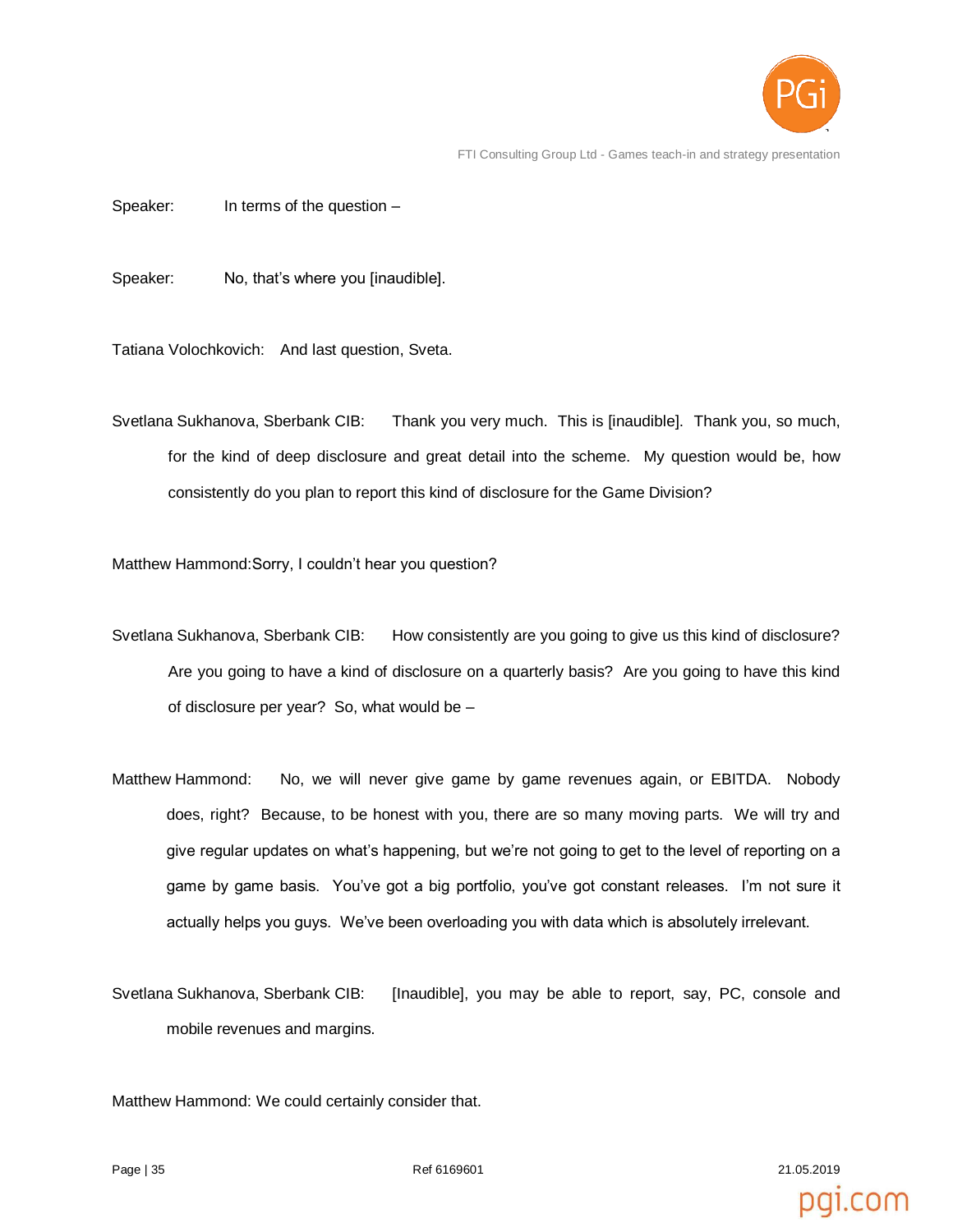

FTI Consulting Group Ltd - Games teach-in and strategy presentation

Svetlana Sukhanova, Sberbank CIB: It would be very helpful at least once this year by the back –

Matthew Hammond: I'll take it under advisement. I'll think about it without promising you anything.

- Svetlana Sukhanova, Sberbank CIB: Thank you, very much for listening. And my second question, if I may, would be about this history. We all know what happened with Armored Warfare. We all know or discussed what you said is the old games, but it was one of the games which you competed[?] down [inaudible]– World of Speed. So, I wondered if, can you have completely written it down, or is anything happening to that game, should we expect?
- Fedor Rubtsov: I think I can answer this. So, yes, you're right. [Inaudible], they were able to sell us [inaudible]. It is their most successful operating goals we will get some royalty. However, in our balance sheet, it [inaudible] zero.
- Speaker: Okay, but do you have the visibility[?] to [inaudible]?
- Speaker: Well, we're not really betting on a lot of upside. Although [inaudible]. However, in case they're successful, we'll get some upside, of course, that we are currently not accounting for.

Speaker: Yes, thank you.

Tatiana Volochkovich: Excellent. Unfortunately, we have to conclude here. Thank you, everyone for joining us today, whether in person or on the line. I hope the event was very useful. We welcome you to send follow-up questions, and we'll be happy to provide further colour if something wasn't clear. The presentation will be on the website sometime later today in the